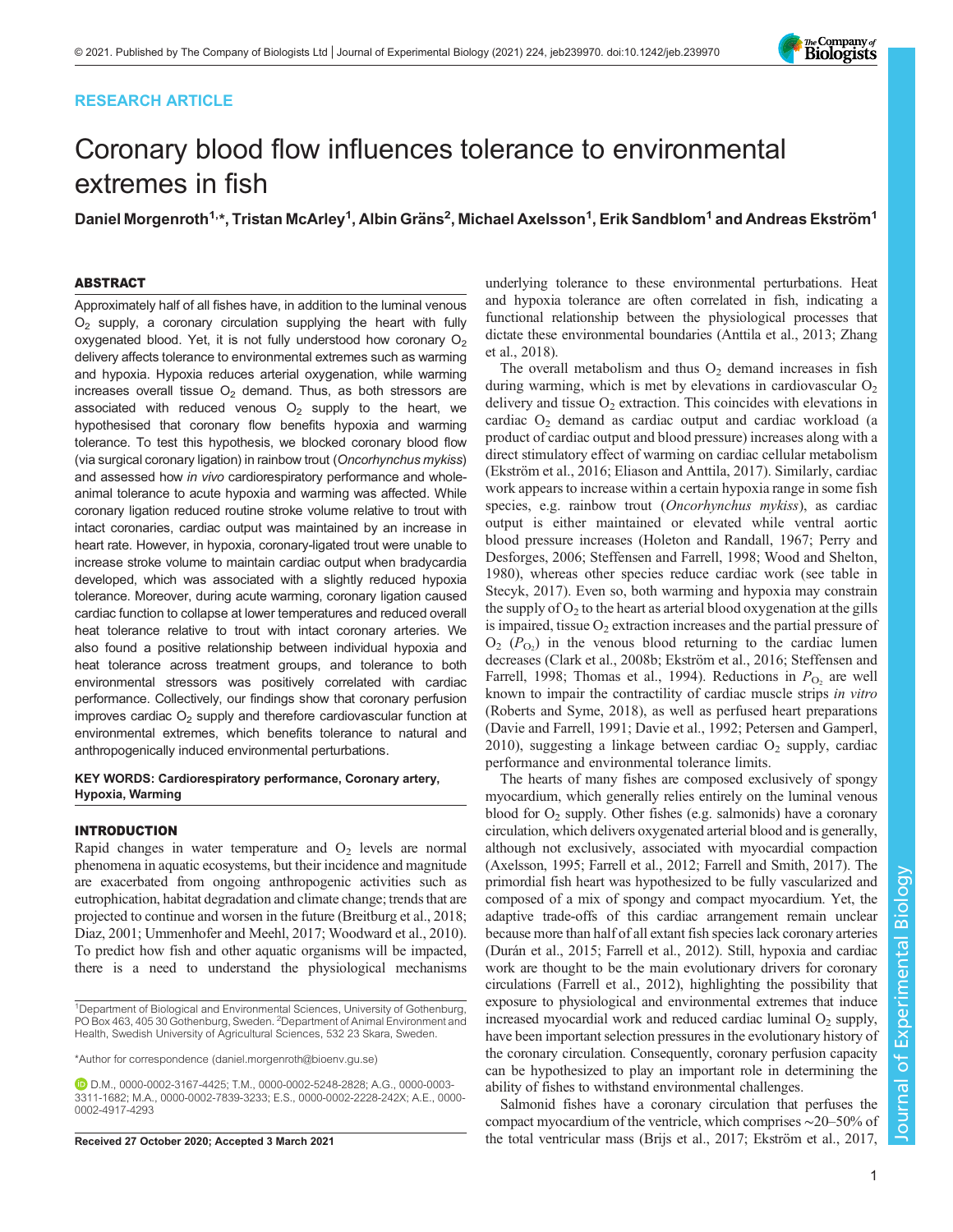RESEARCH ARTICLE **ARTICLE** ARTICLE ARTICLE **Journal of Experimental Biology (2021) 224, jeb239970. doi:10.1242/jeb.239970** 

[2019; Farrell et al., 2009](#page-9-0); [Farrell and Smith, 2017\)](#page-9-0). Yet, chronic surgical ligation of the coronary artery has been shown to either have little influence on routine cardiac function (heart rate, stroke volume and cardiac output; [Gamperl et al., 1994a](#page-9-0)) or slightly elevate heart rate. This latter response is likely a compensation for compromised cardiac contractility and stroke volume to maintain cardiac output and arterial blood pressure, but there is currently no information available on absolute cardiac output after coronary ligation to substantiate this [\(Ekström et al., 2018](#page-9-0), [2017, 2019;](#page-9-0) [Steffensen and Farrell, 1998\)](#page-10-0). However, consistent with the idea that the adaptive benefits of the coronary circulation are predominantly evident when fish are exposed to environmental and physiological challenges, coronary blood flow in salmonids increases markedly during acute hypoxia [\(Axelsson and](#page-9-0) [Farrell, 1993; Gamperl et al., 1994b, 1995\)](#page-9-0) and warming ([Ekström](#page-9-0) [et al., 2017](#page-9-0)), as well as during exercise [\(Gamperl et al., 1995](#page-9-0)). The functional significance of this response is evident after coronary artery ligation, which reduces relative stroke volume and cardiac output in rainbow trout exposed to acute warming [\(Ekström et al.,](#page-9-0) [2017; Ekström et al., 2019\)](#page-9-0), and impairs ventral aortic blood pressure generation in rainbow trout swimming in hypoxia [\(Steffensen and](#page-10-0) [Farrell, 1998](#page-10-0)). Moreover, coronary ligation reduced the critical thermal maximum ( $CT_{\text{max}}$ ; [Ekström et al., 2017; Ekström et al.,](#page-9-0) [2019\)](#page-9-0) and compromised cardiac and aerobic metabolic capacity in rainbow trout in normoxia ([Ekström et al., 2018](#page-9-0)), as well as the maximum sustained swimming speed in chinook salmon ([Farrell and](#page-9-0) [Steffensen, 1987\)](#page-9-0). However, there is currently no information detailing the influence of coronary flow on absolute cardiac output responses during hypoxia or warming in salmonids, or in governing tolerance to hypoxia in fish in general.

The specific mechanisms dictating hypoxia tolerance are multifaceted and can be broadly related to various combinations of a fish's capacity to: (i) maintain aerobic metabolism during hypoxia, (ii) depress overall metabolism and/or (iii) sustain anaerobic metabolism (for review, see [Mandic and Regan, 2018](#page-9-0); [Richards, 2011\)](#page-10-0). Hypoxia tolerance is often quantified by the critical  $Pw_{\text{O}_2}$  ( $P_{\text{crit}}$ ), defined as the  $Pw_{O_2}$  below which the fish cannot sustain the  $O_2$  consumption rate  $(M<sub>O2</sub>)$ ; a proxy for aerobic metabolic rate) needed for aerobic standard metabolic rate (SMR) in hypoxia ([Negrete and Esbaugh, 2019;](#page-9-0) [Ultsch](#page-10-0) [and Regan, 2019\)](#page-10-0). When the animal cannot sustain SMR below  $P_{\text{crit}}$ , a mismatch between tissue ATP supply and demand develops and ultimately leads to loss of equilibrium at a certain  $Pw_{O_2}$  (i.e.  $P_{LOE}$ ; [Claireaux and Chabot, 2016](#page-9-0); [Negrete and Esbaugh, 2019;](#page-9-0) [Rogers](#page-10-0) [et al., 2016](#page-10-0)). There are several cardiovascular adjustments thought to promote  $O<sub>2</sub>$  extraction, transport and delivery to tissues in hypoxia [\(Gamperl and Driedzic, 2009](#page-9-0); [Sandblom and Axelsson, 2011](#page-10-0); [Stecyk,](#page-10-0) [2017](#page-10-0)). Below a certain  $Pw_{O_2}$ , obligate water-breathing fishes typically develop a vagal reflex inhibition of heart rate (i.e. hypoxic bradycardia; [Farrell, 2007](#page-9-0); [Sandblom and Axelsson, 2005; Sandblom et al., 2009](#page-10-0); [Stecyk, 2017\)](#page-10-0), which is initiated by stimulation of  $O<sub>2</sub>$ -sensitive chemoreceptors in the gills (see [Milsom, 2012\)](#page-9-0). This bradycardia has been suggested to benefit cardiac performance in hypoxia by, for example, decreasing cardiac work and  $O<sub>2</sub>$  demand [\(Speers-Roesch](#page-10-0) [et al., 2010](#page-10-0)), as well as improving the  $O_2$  delivery to the myocardium by increasing end-diastolic volume and the residence time of blood in the heart lumen, which promotes  $O_2$  diffusion into the spongy myocardium (for review, see [Farrell, 2007;](#page-9-0) [Stecyk, 2017](#page-10-0)). The prolongation of diastole with bradycardia also elevates stroke volume through increased diastolic filling and contractile force (i.e. Frank– Starling mechanism and the negative force–frequency relationship; for reviews, see [Sandblom and Axelsson, 2007](#page-10-0); [Shiels et al., 2002](#page-10-0)). This allows cardiac output to be maintained, or even increase in hypoxia [\(Stecyk, 2017; Wood and Shelton, 1980](#page-10-0)). Interestingly, coronary

blood flow may play an important role in this response, as coronary perfusion improves the contractility of isolated heart preparations during hypoxic conditions [\(Davie and Farrell, 1991; Davie et al.,](#page-9-0) [1992](#page-9-0)). Furthermore, the hypoxic bradycardia likely enhances coronary blood flow by extending the diastolic period when coronary blood flow peaks ([Axelsson and Farrell, 1993](#page-9-0); [Farrell, 2007\)](#page-9-0). Taken together, these observations strongly indicate an important role of the coronary arteries for promoting cardiac performance in hypoxia, which likely extends to governing hypoxia tolerance in fish.

The aim of this study was to determine the role of coronary  $O<sub>2</sub>$ supply to the heart during exposure to acute hypoxia and warming, and to study the mechanisms dictating cardiac and whole-animal tolerance to these environmental extremes. We determined the effects of coronary ligation on cardiac (absolute cardiac output, heart rate and stroke volume) and respiratory performance  $(M<sub>O<sub>2</sub></sub>)$  in rainbow trout subjected to progressive acute hypoxia to determine  $P_{\text{crit}}$  and  $P_{\text{LOE}}$ , as well as a standardized thermal challenge protocol to determine  $CT<sub>max</sub>$ . Specifically, we hypothesized that coronary ligation would impair cardiac performance and the ability to sustain aerobic metabolism in hypoxia and during warming, which would compromise tolerance to hypoxia (i.e. elevate  $P_{\text{crit}}$  and/or  $P_{\text{LOE}}$ ) and heat (i.e. reduce  $CT_{\text{max}}$ ). We also analysed the relative contribution of key cardiorespiratory traits underlying intra-specific variation in environmental tolerance limits, as well as the relationship between hypoxia and heat tolerance across experimental treatment groups to unravel potential common underlying cardiorespiratory mechanisms.

# MATERIALS AND METHODS Fish and holding conditions

Rainbow trout (Oncorhynchus mykiss Walbaum 1792; see [Table 1](#page-2-0) for morphological details) of mixed sex where obtained from a commercial fish farm (Vänneåns Fiskodling AB, Halland, Sweden). The fish were acclimated to laboratory conditions for a minimum of 4 weeks and were held in 1000 litre tanks continuously supplied with aerated recirculating freshwater at 10±0.5°C under a 12 h:12 h light:dark photoperiod. The fish were fed pellets (7 mm, Protec Trout pellets, Skretting, Norway) twice a week until the start of the experiments, and were fasted for 3 days before the day of the surgical procedure to ensure they were in a post-absorptive state throughout the protocol. All experimental procedures were covered by ethical permit 165-2015, approved by the regional ethical committee in Gothenburg.

## Surgery and instrumentation

Individual fish were anesthetized prior to surgery in freshwater containing 150 mg l−<sup>1</sup> MS-222 (Tricaine methanesulfonate, Scan Aqua AS, Årnes, Norway) buffered with 300 mg l<sup>-1</sup> NaHCO<sub>3</sub>. Once ventilatory movements ceased, indicating a surgical plane of anaesthesia, a 300 μl blood sample was drawn from the caudal vessel for analysis of haematological variables (haematocrit and [haemoglobin]). Fork length and body mass  $(M<sub>b</sub>)$  were recorded, and the fish was then placed on its left side on a surgery table covered with wet foam. During the surgery, the gills were perfused with a continuous flow of aerated freshwater (10°C) containing 75 mg l−<sup>1</sup> MS-222 and 150 mg  $l^{-1}$  NaHCO<sub>3</sub>. A small incision was made in the isthmus and blunt dissection was used to expose the ventral aorta and the coronary artery. Care was taken not to damage surrounding vessels and nerves and to ensure that the pericardium remained intact. One group of fish had their coronary artery ligated with a 6-0 silk suture (coronary-ligated group), downstream from where the coronary artery branches from the hypobranchial artery. Another group of fish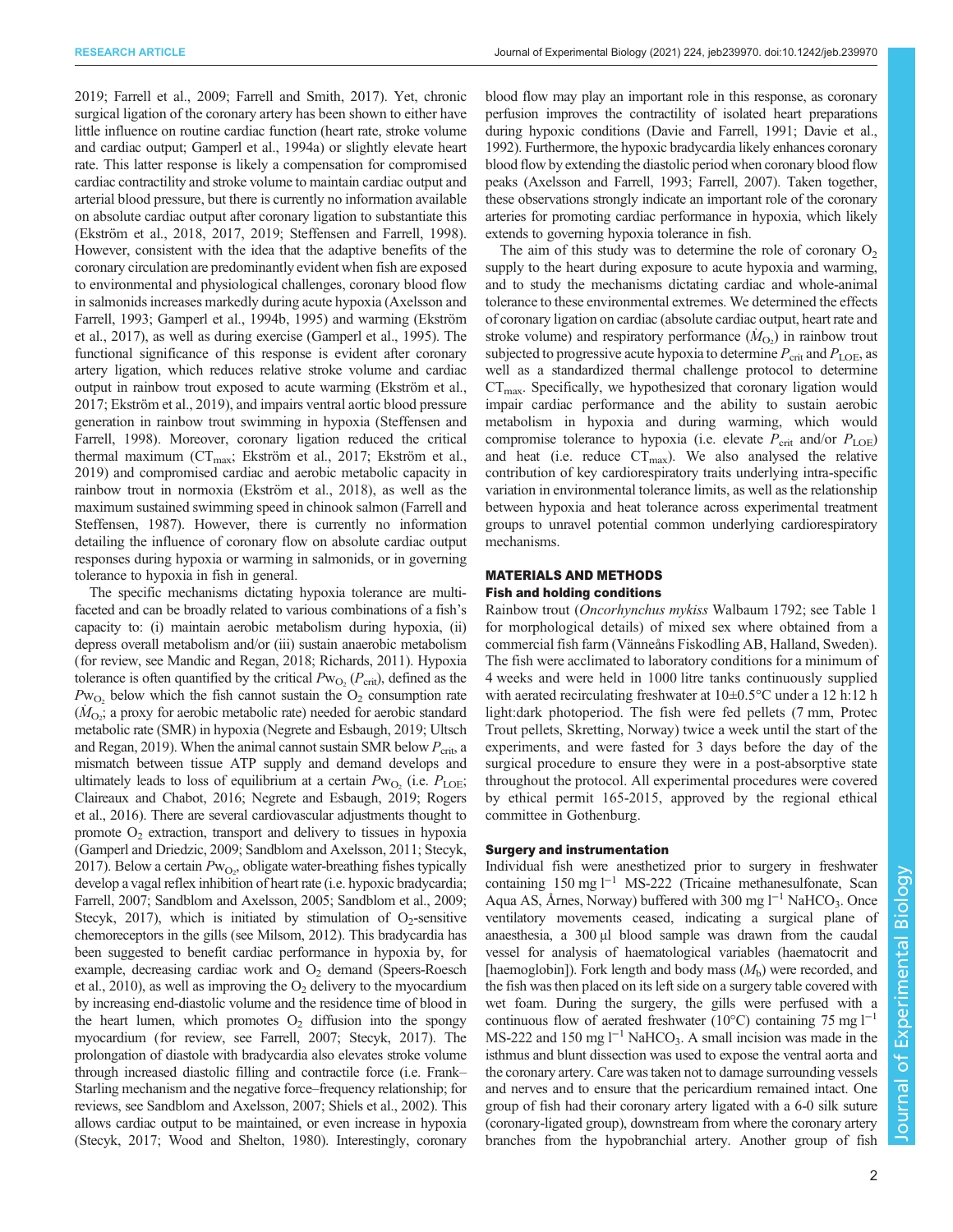<span id="page-2-0"></span>

|  | Table 1. Morphological and haematological variables in sham-operated and coronary-ligated rainbow trout ( <i>Oncorhynchus mykiss</i> ) |  |  |
|--|----------------------------------------------------------------------------------------------------------------------------------------|--|--|
|  |                                                                                                                                        |  |  |

| Measured variables                          | Sham-operated    | Temperature effect          | Coronary-ligated  | Temperature effect          |
|---------------------------------------------|------------------|-----------------------------|-------------------|-----------------------------|
| Body mass (q)                               | 1179.9±96.1      |                             | $1217.4 \pm 73.5$ |                             |
| Fork length (mm)                            | $454.6 \pm 10.0$ |                             | $471.2 \pm 13.0$  |                             |
| Condition factor                            | $1.17 \pm 0.06$  |                             | $1.17 \pm 0.03$   |                             |
| Relative spleen mass (%)                    | $0.12 \pm 0.03$  |                             | $0.15 \pm 0.01$   |                             |
| Relative ventricular mass (%)               | $0.08 + 0.01$    |                             | $0.08 + 0.01$     |                             |
| Compact myocardium (%)                      | $34.5 \pm 1.9$   |                             | $34.1 \pm 1.4$    |                             |
| Haematocrit (%)                             |                  |                             |                   |                             |
| Before surgery                              | $32.3 \pm 1.5$   | $F_{1,21}$ =28.151, P<0.001 | $31.9 \pm 1.3$    | $F_{1,21}$ =11.991, P=0.002 |
| After thermal challenge                     | $41.4 \pm 1.8$   |                             | $38.4 \pm 1.6$    |                             |
| [Haemoglobin] $(q  ^{-1})$                  |                  |                             |                   |                             |
| Before surgery                              | $82.4 \pm 3.0$   | $F_{1,21}$ =8.999, P=0.007  | $79.7 \pm 2.7$    | $F_{1,21}$ =3.354, P=0.081  |
| After thermal challenge                     | $95.7 \pm 3.3$   |                             | $86.8 \pm 2.9$    |                             |
| Mean corpuscular [haemoglobin] $(g  ^{-1})$ |                  |                             |                   |                             |
| Before surgery                              | $257.8 \pm 6.5$  | $F_{1,22}$ =2.371, P=0.138  | $250.9 \pm 6.8$   | $F_{1,20}$ =7.543, P=0.012  |
| After thermal challenge                     | $242.0 \pm 6.8$  |                             | 226.8±5.7         |                             |

Haematological variables were obtained from the caudal vessels and analysed before surgery and after the thermal challenge. All values are means±s.e.m. (sham-operated, n=10 and coronary-ligated, n=13). There were no significant differences between treatment groups. Statistical significance was accepted at  $P < 0.05$ .

underwent an identical surgical protocol with the exception that the coronary artery was not ligated and left intact (sham-operated group). A 2.5 mm Transonic transit-time blood flow probe (L type; Transonic Systems, Ithaca, NY,USA) was then placed around the ventral aorta to allow recordings of ventral aortic blood flow (cardiac output). The probe was secured with 3-0 silk sutures inside the opercular cavity and in the skin just outside of the opercular cavity and a final (2-0) suture in front of the dorsal fin. Following instrumentation, the fish were placed individually in 10 litres Perspex respirometers submerged in a ∼120 liters experimental tank filled with aerated recirculating freshwater at 10.5±0.05°C. The fish were allowed to recover from surgery for  $\sim$ 20 h, throughout which  $\dot{M}_{\text{O}_2}$  was continuously recorded (see below for details). The experiments were run in pairs daily with one sham-operated and one coronary-ligated fish in each run. All fish were then subjected to a hypoxia challenge followed by a temperature challenge as described below.

#### Hypoxia challenge

Measurements of cardiorespiratory variables in normoxia commenced in the morning and were recorded for a minimum of 2 h before the start of the hypoxia challenge. Once steady state heart rate values had been obtained during the initial recording period, the hypoxia challenge commenced and was performed using closed circuit respirometry following previously described protocols [\(Negrete and Esbaugh, 2019](#page-9-0); [Reemeyer and Rees,](#page-10-0) [2019](#page-10-0)). Briefly, by turning off the inflow of normoxic water  $(Pw<sub>O2</sub> \sim 21$  kPa at 100% air saturation) into the respirometers, the  $O_2$  consumption of the fish caused a gradual decrease in  $Pw_{O_2}$  to hypoxic levels until the fish reached  $P_{\rm LOE}$  (Nilsson and Ostlund-[Nilsson, 2004\)](#page-9-0), which was defined as the  $Pw_{O_2}$  where the fish lost equilibrium for longer than 10 s. Cardiac measurements were recorded at  $P_{\text{LOE}}$  for one more minute, after which the individual respirometer was reperfused with aerated water to bring the  $Pw_{\text{O}_2}$  inside the respirometer back to normoxic conditions. The duration of the hypoxia challenge averaged 61 min and ranged between 25 to 109 min. All fish recovered once normoxic conditions were restored.

## Temperature challenge

Following >20 h of recovery from the hypoxia challenge, which was sufficient for all cardiorespiratory variables to return to routine values, baseline values were again recorded for a minimum of 2 h before the start of an acute heating challenge. The temperature was then increased from 10.5°C to 20°C in 5°C h<sup>-1</sup> increments, with the temperature ramp lasting approximately 30 min and the target temperature being maintained for another 30 min. When 20°C was reached, the temperature was increased further by 1°C steps every 30 min ( $2^{\circ}$ C h<sup>-1</sup>), where the ramping lasted approximately 10 min and the target temperature was maintained stable for 20 min.  $CT_{\text{max}}$ was determined as the temperature at which the fish lost the ability to maintain an upright body position for more than 10 s. Before each temperature increment, two  $\dot{M}_{\text{O}_2}$  slopes were recorded by turning off the flush pump and letting the % air saturation decrease by ∼10% before reinitiating flushing. Once  $CT_{\text{max}}$  was reached, the fish were removed from the respirometer and euthanized via blunt trauma to the head, immediately followed by drawing a blood sample from the caudal vessels for analyses of haematological variables. To ensure that the coronary artery had been successfully ligated, the position and integrity of the suture was verified post mortem. Finally, the wet mass of the spleen and heart ventricle (after careful removal of atrium, bulbus and any remaining blood in the lumen) were determined. The ventricle was preserved in 70% ethanol for further analyses (see below).

#### Data acquisition and calculations

The % air saturation inside the respirometer was continuously measured using an  $O_2$  optode connected to a Firesting  $O_2$  system (PyroScience, Aachen, Germany).  $\dot{M}_{O_2}$  was determined using automated intermittent closed respirometry and calculated from the decline in % air saturation (i.e. slope) in the respirometer between flush cycles.  $\dot{M}_{\text{O}_2}$  measurements at rest were typically performed in continuous 20 min cycles with the flush cycle set to 15 min. However, to ensure that water air saturation remained >85%, the cycles were reduced to 15 min cycles with 12 min flushing periods for some fish.

 $\dot{M}_{\text{O}_2}$  was calculated as:

$$
\dot{M}_{\text{O}_2} = \frac{(V_r - V_f) \times (\Delta \% \text{Sat}/t) \times \alpha}{M_b},\tag{1}
$$

where  $V_r$  is the volume of the respirometer,  $V_f$  is the volume of the fish assuming that 1 g of fish equals 1 ml of water,  $\Delta\%$ Sat/t is the change in %  $O_2$  saturation per unit time,  $\alpha$  is the solubility coefficient of  $O_2$  in freshwater and adjusted for the different experimental temperatures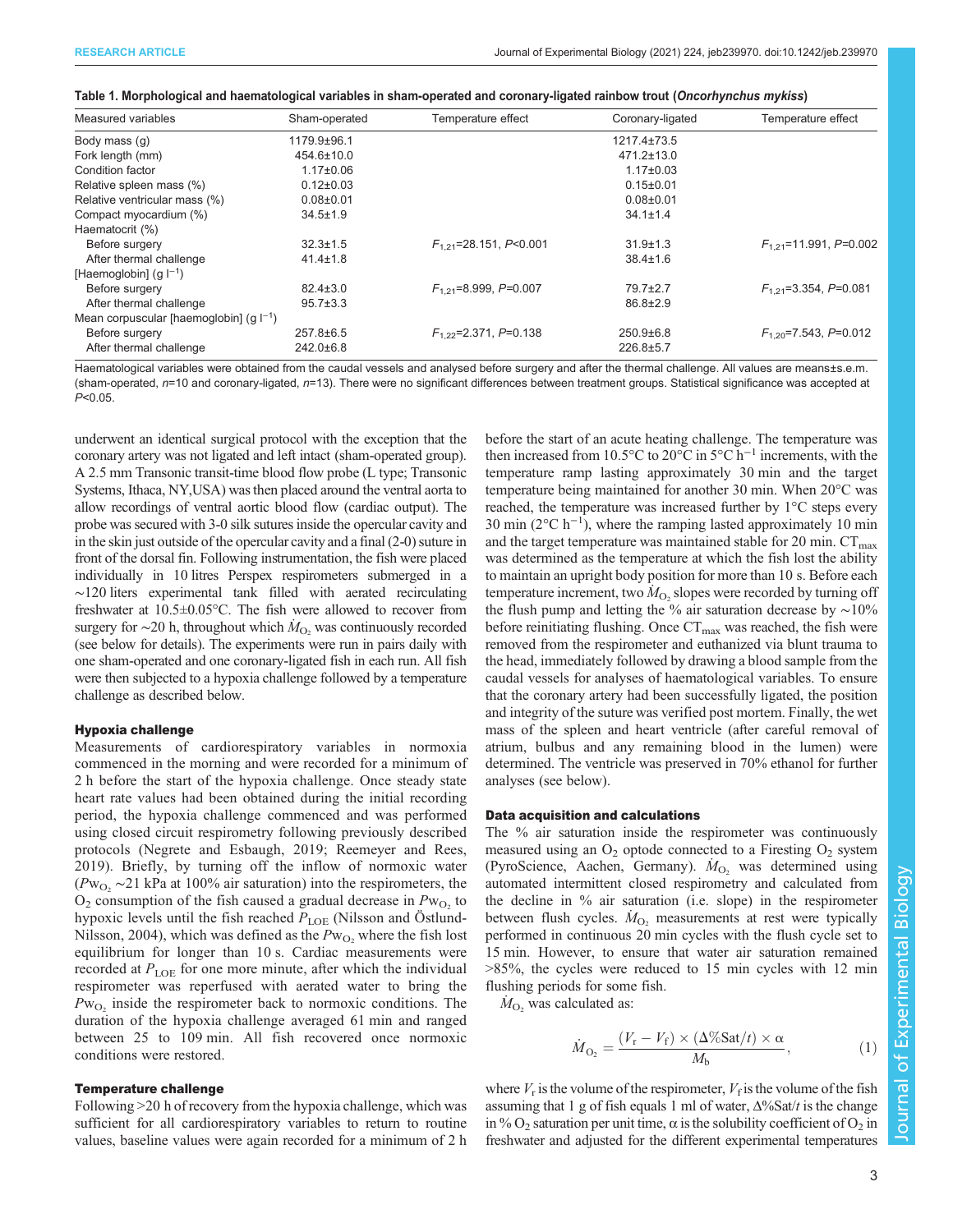and  $M<sub>b</sub>$  is the body mass of the fish [\(Clark et al., 2013\)](#page-9-0). SMR was calculated as the lowest 20th percentile of the  $\dot{M}_{\text{O}_2}$  values [\(Chabot](#page-9-0) [et al., 2016\)](#page-9-0) obtained throughout the ∼20 h overnight post-surgery recovery period up until the start of the hypoxia challenge. Routine metabolic rate (RMR) throughout the hypoxia protocol was calculated from the average slope at 10% air saturation intervals until the air saturation reached 50%, and then at 5% intervals until  $P_{\text{LOE}}$  (i.e. starting at 90, 80, 70, 60, 50, 45, 40, 35, 30, 25, 20, 15 and 10% air saturation). SMR values were then plotted against  $Pw_{O_2}$ , and  $P_{\text{crit}}$  was determined by fitting a linear regression to RMR values during the hypoxia exposure that were below the normoxic SMR to identify the  $Pw_{O_2}$  where the regression line intercepted the SMR  $(P_{\text{crit}})$  obtained in normoxia (see supplementary material, [Fig. S1](http://jeb.biologists.org/lookup/doi/10.1242/jeb.239970.supplemental); [McBryan et al., 2016](#page-9-0)). Prior to the temperature challenge, RMR at 10.5°C was obtained by calculating the average from four  $\dot{M}_{\rm O_2}$  slopes when the fish was in a steady state, as determined by a low and steady heart rate. During the temperature challenge, mean values were calculated from the two  $\dot{M}_{\text{O}_2}$  slopes at each temperature step when the temperature had stabilized. Measurements of bacterial background respiration were performed following each trial after the removal of the animals from the respirometers and the acquired slopes were subtracted from the  $\dot{M}_{\text{O}_2}$  slopes of the fish.

The Transonic flow probe was connected to a Transonic blood flow meter (model T206; Transonic Systems, Ithaca, NY) and the signals where recorded using a PowerLab system (ADInstruments, Castle Hill, Australia) at a sampling rate of 10 Hz using LabChart pro data acquisition software (v.7.3.2, AD Instruments, Castle Hill, Australia). To correct for any temperature effects on the Transonic flow probe readings, all probes were individually bench calibrated as specified by the user manual at 10.5, 15, 20, 22, 24, 26, 28 and 30.0°C. Briefly, the transonic flow probe was mounted on a calibration tubing submerged in a temperature controlled water bath. A flow of temperature-regulated water was pumped through the tubing using a peristaltic pump (Gilson 312 Minipuls 3, Villiers-Le-Bel, France) for 1 min. The outflowing water was collected and weighed to determine the flow gravimetrically. This process was repeated at increasing flow rates covering the flow range of the probe (1 to 100 ml min−<sup>1</sup> ). The values obtained from the transonic flow probe were plotted against the recorded gravimetric flow and the resulting regression equation was used to correct the obtained in vivo cardiac output values. The heart rate was calculated from the pulsating blood flow traces using the cyclic measurements module in LabChart Pro. Stroke volume was calculated as the quotient of cardiac output divided by heart rate.

The  $Pw_{\text{O}_2}$  at the onset of hypoxic bradycardia was determined via segmental linear regression analyses using GraphPad prism 8.3.0, according to established methods for identifying critical break points [\(Yeager and Ultsch, 1989](#page-10-0)). Briefly, this method fits two lines that intersect at the  $Pw_{\text{O}_2}$  where heart rate starts to decrease. The  $Pw<sub>O2</sub>$  and average value for peak stroke volume in hypoxia (peak SVhypoxia), and cardiac output at peak SVhypoxia (CO at peak SVhypoxia) were determined for each fish. We also determined the temperatures and average peak values for cardiac output, heart rate and MO2 during warming ( peak COwarming, peak heart rate and peak  $\dot{M}_{\text{O}_2}$ , respectively), as well as the average stroke volume at peak COwarming (SV at peak COwarming).

Haematocrit was determined by spinning the blood in capillary tubes in a microhaematocrit centrifuge for 5 min at  $10,000 \, \text{g}$  and measuring the resulting fraction of red blood cells. [Haemoglobin] was measured using a handheld Hb 201+ analyser (Hemocue, Ängelholm, Sweden), and the values were recalculated for fish blood according to Clark et al. ([Clark et al., 2008a](#page-9-0)). Mean corpuscular haemoglobin concentration (MCHC) was calculated as:

$$
MCHC = [haemoglobin]/haematorit \times 100.
$$
 (2)

The relative ventricular mass was calculated as wet mass of the ventricle/ $M_b \times 100$ . To determine the proportion of ventricle compact myocardium, the compact and spongy layers were separated and weighed according to [Farrell et al. \(2007\)](#page-9-0). The percentage of compact myocardium was then calculated as the dry mass of compact myocardium/dry mass of ventricle×100. The relative spleen mass was calculated as wet mass of the spleen/ $M_b \times 100$ . The overall condition factor for individual fish was calculated as:

Condition factor = 
$$
(M_b / \text{fork length}^3) \times 100.
$$
 (3)

#### Statistical analyses

Statistical analyses were performed using SPSS statistics 24 for Windows (IBM Corp., Armonk, NY, USA). Differences between groups (i.e. sham-operated versus coronary-ligated) in morphological variables, environmental tolerance indices (i.e.  $CT_{\text{max}}$ ,  $P_{\text{crit}}$  and  $P_{\text{LOE}}$ ), specific cardiorespiratory indices (e.g. peak responses, bradycardia) and mean routine cardiorespiratory values (at  $\geq$ 18.9 kPa and 10.5°C) were analysed using independent-sample t-tests, Welch t-test (if variances were unequal) or Mann–Whitney U-tests (if data were not normally distributed). Differences in haematological variables where analysed using a linear mixed model with an unstructured repeated covariance structure, with fish ID as subject variable and sampling time (initial versus final), treatment (sham-operated versus coronaryligated) and their interaction as fixed factors. Differences in cardiorespiratory variables during the hypoxia and temperature challenges were analysed using a linear mixed model with a withinsubjects factor ( $Pw_{O_2}$  or temperature), treatment and the interaction between the within-subject factor and treatment as fixed factors, and fish ID as subject variable. Either a first-order autoregressive or a heterogeneous first-order autoregressive repeated covariance structure was used, which provided best fit to the models (as indicated by the lowest Akaike's information criterion, AIC).  $Pw<sub>O</sub>$ , values ranging from  $\geq$ 18.9 to 2.1 kPa were included in the models assessing the effects of hypoxia and values at  $P_{\text{LOE}}$  were excluded. Models assessing the effects of temperature included temperatures ranging from 10.5 to 22°C, as this was the lowest temperature at which individual fish peaked across all variables. If significant interactions were found, these were further explored with between- and within-treatments pair-wise comparisons, where confidence intervals were adjusted for multiple testing using Bonferroni correction. For the statistical analysis of the hypoxia challenge, cardiac output, heart rate and  $\dot{M}_{O_2}$ , as well as  $\dot{M}_{\text{O}_2}$  during the temperature challenge, were transformed to their natural logarithm to comply with the assumption of homoscedasticity of the residuals.  $P_{\text{crit}}$  was transformed to its natural logarithm to comply with the assumption of normality.

Multiple regression models were used to determine the relative contribution of key variables on the variances in hypoxia  $(P_{\text{LOE}})$  and temperature tolerance ( $CT_{\text{max}}$ ). In these analyses, values for shamoperated and coronary-ligated treatments were pooled. Moreover, to determine potential relationships between temperature and hypoxia tolerance, additional regression analyses were carried out with  $CT_{\text{max}}$  as the dependent variable and  $P_{\text{LOE}}$ ,  $P_{\text{crit}}$  and treatment (sham-operated versus coronary-ligated) as independent variables. The variables used in the multiple regression models were selected as they lacked multicollinearity and appeared to follow a linear relationship with the dependent variables ( $P_{\text{LOE}}$  and  $CT_{\text{max}}$ ) when assessed by visual inspection of partial regression plots and fitted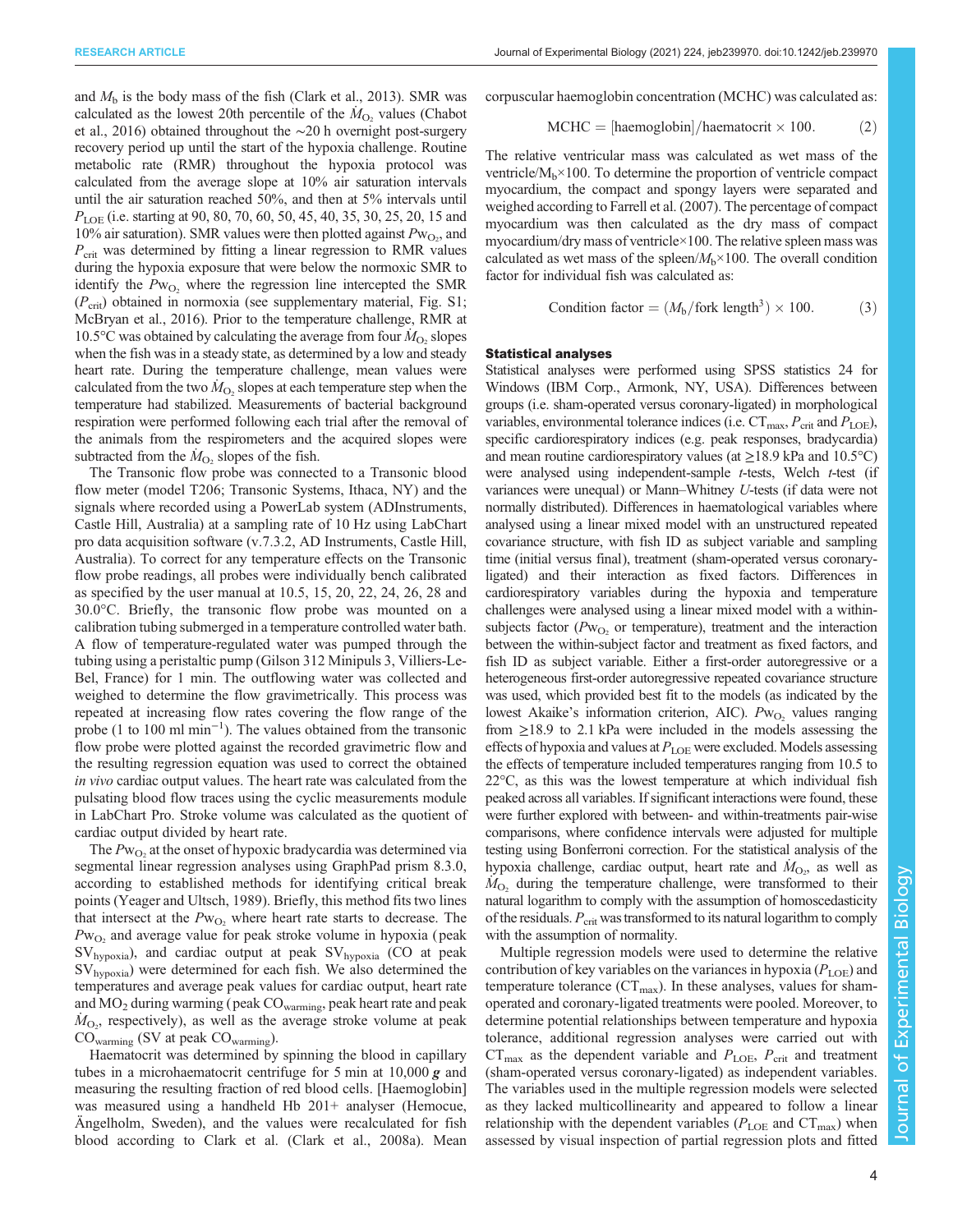<span id="page-4-0"></span>the assumptions of the model. Variables were subsequently gradually eliminated from the model using stepwise backward regression until only the variables that best explained the variability in the dependent variable remained. Only adjusted  $R^2$  values are reported. Regression coefficients, standard errors and confidence intervals are included in [Table S1.](http://jeb.biologists.org/lookup/doi/10.1242/jeb.239970.supplemental) In addition, correlations between peak cardiac variables and cardiac morphological variables were analysed for each treatment using Pearson's correlations  $(P_{corr})$ . Statistical significance was accepted at  $P<0.05$ . All data are presented as means±s.e.m.

# RESULTS

## Morphological and haematological characteristics

There were no differences in overall body characteristics  $(M<sub>b</sub>)$ , fork length and condition factor), cardiac morphology (relative ventricular mass and % compact myocardium), haematological variables or relative spleen mass between treatment groups [\(Table 1](#page-2-0)).

## Impacts of coronary blood flow on hypoxia tolerance and cardiorespiratory performance

In normoxia, there were no differences in SMR between shamoperated control and coronary-ligated trout (58.6±4.5 versus 60.8±

2.8 mg O<sub>2</sub> kg<sup>-1</sup> h<sup>-1</sup>, respectively; [Fig. S1\)](http://jeb.biologists.org/lookup/doi/10.1242/jeb.239970.supplemental). Similarly, there were no differences between control and coronary-ligated fish in routine cardiac output (13.4±1.2 versus 11.4±1.3 ml min<sup>-1</sup> kg<sup>-1</sup>, respectively; Fig. 1B) in normoxia. Even so, heart rate was significantly elevated after ligation (57.1±1.9 versus 47.6±3.9 beats min<sup>-1</sup>;  $t_{11.888}$  = −2.213,  $P=0.047$ ; Fig. 1C), which coincided with a significantly reduced stroke volume relative to control trout  $(0.20 \pm 0.03$  versus  $0.29 \pm 0.02$  ml kg<sup>-1</sup>;  $t_{21}$ =2.461, P=0.012; Fig. 1D).

Given the methodology used, body mass affected the rate of decline in  $Pw_{O_2}$  during the gradual hypoxia exposure. However, there was no linear relationship between the duration of the hypoxia protocol or body mass with  $P_{\text{crit}}$  or  $P_{\text{LOE}}$  (as indicated by visual inspection of scatterplots; data not shown). Throughout the hypoxia challenge, there were no significant differences in  $\dot{M}_{O_2}$  between treatment groups (Fig. 1A). Moreover,  $P_{\text{crit}}$  occurred at similar  $Pw_{O_2}$  levels in control and coronary-ligated trout ([Table 2](#page-5-0)). However,  $P_{\text{LOE}}$  was significantly higher in coronary-ligated trout (t<sub>21</sub>=−2.284,  $P=0.033$ ; [Table 2](#page-5-0)). As hypoxia progressed, an increasingly pronounced bradycardia developed in both groups (Fig. 1C), but the onset of bradycardia occurred at a significantly higher  $Pw_{O_2}$  by 2.6 kPa in coronary-ligated fish  $(t_{17}=-2.384, P=0.029;$  [Table 2\)](#page-5-0). Moreover, while cardiac output was maintained in hypoxia via a



Fig. 1. Effect of coronary ligation on whole-animal O<sub>2</sub> consumption rate and cardiac responses in rainbow trout (Oncorhynchus mykiss) during acute  $\bm{\mathsf{hypoxia}}$ . (A) Whole-animal O $_2$  consumption rate ( $\hat{\bm{\mathsf{M}}}_{\text{O}z}$ ), (B) cardiac output, (C) heart rate and (D) stroke volume of sham-operated control (open circles,  $n$ =9–10) and coronary-ligated rainbow trout (filled squares;  $n=13$ ). The results from the mixed model for the respective variables are presented in each panel. The arrows represent the critical O<sub>2</sub> tensions for  $M_{\rm O_2}$  (i.e.  $P_{\rm crit}$ ) and heart rate (i.e. onset of bradycardia) for sham-operated (white arrow) and coronary-ligated (black arrow) rainbow trout. Mean routine cardiorespiratory values at ≥18.9 kPa were analysed using independent-sample t-tests (\*P<0.05 between treatment groups). Different letters indicate a general statistically significant difference (P<0.05) at different P<sub>W</sub>O<sub>2</sub>. Values are means±s.e.m.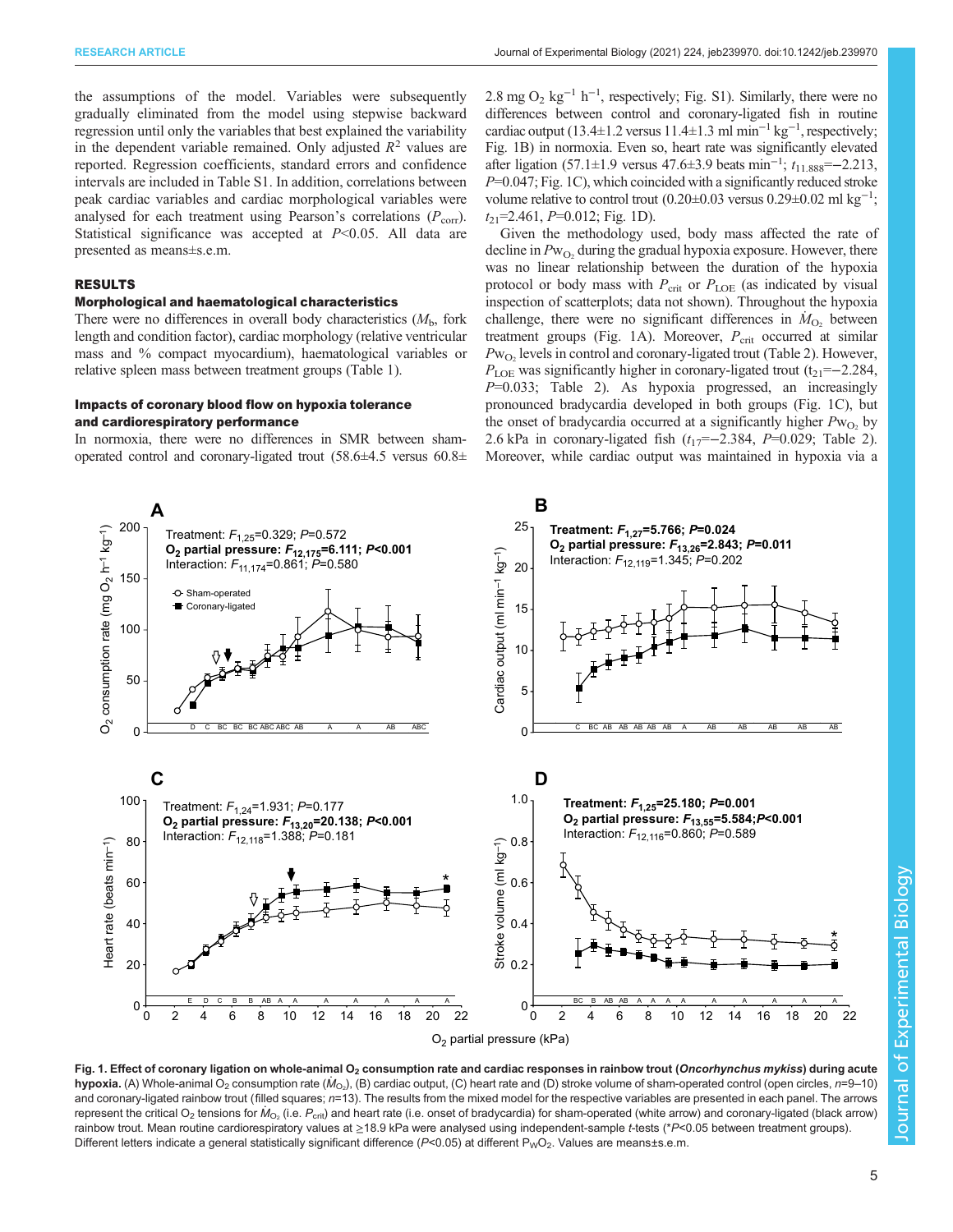<span id="page-5-0"></span>

| Table 2. Hypoxia tolerance, peak cardiac responses and onset of   |
|-------------------------------------------------------------------|
| bradycardia during exposure to progressive acute hypoxia in sham- |
| operated and coronary-ligated rainbow trout (O. mykiss)           |

| Measured variables                                                 | Sham-operated      | Coronary-ligated      |
|--------------------------------------------------------------------|--------------------|-----------------------|
| Duration of the hypoxia protocol (min)                             | $61.5 \pm 8.5(10)$ | $60.5 \pm 5.9(13)$    |
| $P_{\text{crit}}$ (kPa)                                            | $4.8 \pm 0.7$ (8)  | $5.6 \pm 0.7(9)$      |
| $P_{\text{LOF}}$ (kPa)                                             | $2.6 \pm 0.2$ (10) | $3.2\pm0.2$ (13) *    |
| $Pw_{O_2}$ at onset of bradycardia (kPa)                           | $7.5 \pm 0.6$ (8)  | $10.1 \pm 0.8$ (11) * |
| Peak SV <sub>hypoxia</sub> (ml kg <sup>-1</sup> )                  | $0.58\pm0.05(10)$  | $0.36\pm0.03$ (13)*** |
| $Pw_{O_2}$ at peak SV <sub>hypoxia</sub> (kPa)                     | $3.3 \pm 0.2$ (10) | $5.1\pm0.4(13)$ **    |
| CO at peak $SV_{hvooxia}$ (ml min <sup>-1</sup> kg <sup>-1</sup> ) | $11.6 \pm 1.0(10)$ | $8.2\pm0.8$ (13)**    |

 $P_{\text{crit}}$ , critical O<sub>2</sub> level;  $P_{\text{LOE}}$ ,  $P_{\text{O}_2}$  at loss of equilibrium; SV<sub>hypoxia</sub>, stroke volume in hypoxia; CO, cardiac output;  $P$ w $_{\rm O_2}$ , water  $P_{\rm O_2}$ . Values are means±s.e.m. and sample sizes are presented within brackets. \*, \*\* and \*\*\* denote significant treatment effects with statistical significance accepted at P<0.05, P<0.01 and P<0.001, respectively.

significant increase in stroke volume in the sham-operated control fish (Fig. 2B and D), the stroke volume in coronary-ligated trout was significantly lower during the hypoxia exposure [\(Fig. 1D](#page-4-0)). Consequently, the peak  $SV<sub>hypoxia</sub>$  was significantly lower  $(t_{21} = 4.747, P < 0.001)$  and occurred at a higher  $P_{W_{O_2}}$  (U=102,  $P=0.021$ ; Table 2), which coincided with a significantly lower cardiac output in coronary-ligated fish during the hypoxia exposure [\(Fig. 1](#page-4-0)B). Multiple regression analyses revealed that relative ventricular mass, percentage compact myocardium and peak SVhypoxia combined, significantly explained part of the variation in  $P_{\text{LOE}}(F_{3,19}=4.896, P=0.011, R^2=0.35).$ 

# Impacts of coronary blood flow on temperature tolerance and cardiorespiratory performance

There were no differences between control and coronary-ligated trout in normoxia at 10.5°C, following the recovery from the hypoxia exposure, with regards to routine  $\dot{M}_{\text{O}_2}$  (53.0±4.6 versus 59.5±4.0 mg O<sub>2</sub> kg<sup>-1</sup> h<sup>-1</sup>, respectively; Fig. 2A) and cardiac output  $(11.2 \pm 1.2 \text{ versus } 10.0 \pm 1.0 \text{ ml min}^{-1} \text{ kg}^{-1}$ , respectively; Fig. 2B). Moreover, although routine heart rate was not significantly different between groups  $(41.3 \pm 3.5$  versus  $50.8 \pm 3.0$  beats min<sup>-1</sup>, respectively), a trend towards a higher heart rate was observed in coronary-ligated trout  $(t_{21}=-2.003, P=0.058;$  Fig. 2C), which coincided with a significantly lower stroke volume (0.29±0.03 versus 0.20±0.02 ml  $kg^{-1}$ ;  $t_{21}$ =2.248, P=0.035; Fig. 2D).

 $\dot{M}_{\text{O}_2}$  did not differ between treatment groups and increased with warming at a similar rate across treatment groups (Fig. 2A). However, the overall temperature tolerance was significantly



Fig. 2. Effect of coronary ligation on whole-animal  $O<sub>2</sub>$  consumption rate and cardiac responses in rainbow trout (O. mykiss) during acute warming. (A) Whole-animal O<sub>2</sub> consumption rate ( $\dot{M}_{\odot}$ ), (B) cardiac output, (C) heart rate and (D) stroke volume of sham-operated (open circles, n=9–10) and coronaryligated rainbow trout (filled squares;  $n=12-13$ ). The results from the mixed model for the respective variables are presented in each panel. Only values between 10.5 and 22°C, the latter representing the lowest individual cardiorespiratory breakpoint temperature, were included in the mixed model (indicated by the shaded area). Mean routine cardiorespiratory values at 10.5°C were analysed using independent-sample t-tests (\*P<0.05 between treatment groups). Different letters in A,C and D indicate a general statistically significant difference (P<0.05) between temperatures. In B, where a significant interaction effect was found between treatment and temperature the different letters indicate a significant difference within the two treatment groups. Values are means±s.e.m.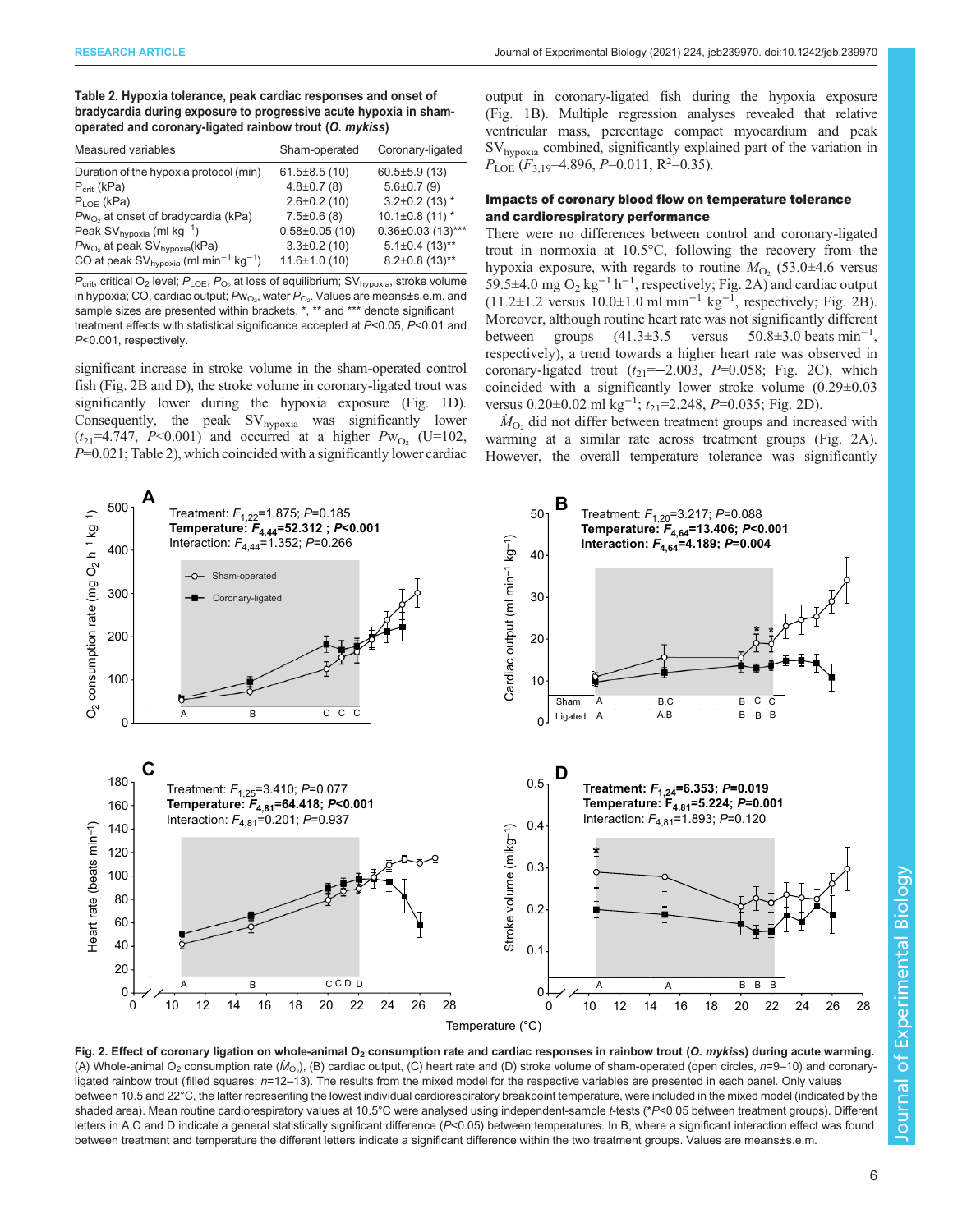reduced in coronary-ligated trout as indicated by a 1.3°C reduction in  $CT_{\text{max}}$  (U=20, P=0.004; Table 3). Consistent with the increase in  $\dot{M}_{\text{O}_2}$ , cardiac output also increased with temperature in both groups, although the increase was greater in control fish from 21°C onwards (temperature effect<sub>sham</sub>:  $F_{4,51}$ =12.528,  $P$ <0.001; temperature effect<sub>ligated</sub>:  $F_{4,51}$ =3.947,  $P$ =0.007; [Fig. 2](#page-5-0)C). The increased cardiac output was governed by elevations in heart rate in both groups [\(Fig. 2B](#page-5-0),C). Stroke volume remained significantly lower in coronary-ligated trout throughout the thermal challenge relative to the control group [\(Fig. 2](#page-5-0)D). Consequently, the peak CO<sub>warming</sub> was lower in coronary-ligated fish  $(t_{12.275}=3.696, P=0.003;$  Table 3), which was due to a decreased SV at peak  $CO_{\text{warming}}(t_{11.902}=3.476,$  $P=0.005$ ; Table 3). Moreover, the temperatures at peak heart rate, peak  $\dot{M}_{\text{O}_2}$  and peak CO<sub>warming</sub> were lower in the ligated compared with the sham-operated trout ( $U=16$ ,  $P=0.002$ ;  $U=23$ ,  $P=0.047$  and  $U=22$ ,  $P=0.006$ , respectively; Table 3). Multiple regression analyses revealed that the peak  $CO_{\text{warming}}$  significantly explained part of the variation in CT<sub>max</sub> ( $F_{1,21}$ =9.685, P=0.005, R<sup>2</sup>=0.28), such that  $CT_{\text{max}}$  was positively correlated with  $CO_{\text{warming}}$  $(P_{corr}=0.548)$ .

Haematocrit was significantly increased following the temperature challenge in both control and coronary-ligated fish [\(Table 1](#page-2-0)), whereas [Haemoglobin] only increased significantly in the control group [\(Table 1](#page-2-0)). There were no significant differences in MCHC between treatment groups at the end of the temperature challenge (treatment effect<sub>afterCTmax</sub>:  $F_{1,20}$ =2.964, P=0.101; [Table 1\)](#page-2-0). However, MCHC was significantly reduced compared with pre-surgery values in coronary-ligated trout indicating pronounced red blood cell swelling, but this was not observed in sham-operated fish [\(Table 1](#page-2-0)).

## Linkages between hypoxia and temperature tolerance

A multiple regression was run to predict  $CT_{\text{max}}$  from  $P_{\text{crit}}$ ,  $P_{\text{LOE}}$  and treatment. The model revealed that treatment  $(F_{1,21}=12.352)$ ,  $P=0.002$ , R<sup>2</sup>=0.34),  $P_{\text{LOE}}$  ( $F_{1,21}$ =8.485,  $P=0.008$ ,  $R^2=0.25$ ) and treatment in combination with  $P_{\text{LOE}}$  (Fig. 3) significantly predicted  $CT_{\text{max}}$ . This indicates that individuals with lower  $P_{\text{LOE}}$  (and thus greater hypoxia tolerance) were also the most temperature tolerant, which strengthens the above findings that coronary ligation reduces tolerance to both environmental extremes.

A significant negative correlation was found in the coronaryligated fish between the percentage compact myocardium and peak  $SV_{hvooxia}$  ( $P_{corr}$ =–0.698; P=0.008; [Fig. 4A](#page-7-0)), and consequently CO at peak  $SV_{hypoxia}$  ( $P_{corr}=-0.609$ ;  $P=0.027$ ). Similarly, peak CO<sub>warming</sub> ( $P_{corr}=-0.655$ ;  $P=0.015$ ; [Fig. 4B](#page-7-0)) and SV at peak

Table 3. Temperature tolerance and peak cardiorespiratory responses during acute warming in sham-operated and coronary-ligated rainbow trout (O. mykiss)

| Measured variables                                                           | Sham-operated        | Coronary-ligated       |
|------------------------------------------------------------------------------|----------------------|------------------------|
| $CT_{\text{max}}$ (°C)                                                       | $26.7 \pm 0.3$ (10)  | 25.4±0.3 (13)**        |
| Peak heart rate (beats $min^{-1}$ )                                          | $117.3 \pm 3.2$ (10) | $109.1 \pm 5.1(13)$    |
| Temperature at peak heart rate (°C)                                          | $25.3 \pm 0.2$ (10)  | 23.4±0.3 (12)**        |
| Peak $CO_{\text{warming}}$ (ml min <sup>-1</sup> kg <sup>-1</sup> )          | 29.9±3.4 (10)        | $16.4 \pm 1.4(13)$ **  |
| Temperature at peak CO <sub>warming</sub> (°C)                               | $24.8 \pm 0.3$ (10)  | 23.0±0.5 (13)**        |
| SV at peak $CO_{\text{warming}}$ (ml kg <sup>-1</sup> )                      | $0.27 \pm 0.03$ (10) | $0.15 \pm 0.01$ (12)** |
| Peak $\dot{M}_{\Omega_2}$ (O <sub>2</sub> kg <sup>-1</sup> h <sup>-1</sup> ) | 290.9±28.9(8)        | 256.9±20.7 (12)        |
| Temperature at peak $M_{\text{O}_2}$ (°C)                                    | $24.9 \pm 0.3$ (8)   | $23.3 \pm 0.5$ (12)*   |
|                                                                              |                      |                        |

 $\mathsf{CT}_{\mathsf{max}}$ , upper critical thermal maximum;  $\mathsf{CO}_{\mathsf{warming}}$ , cardiac output;  $\dot{\mathsf{M}}_{\mathsf{O}_2}$ , wholeanimal  $O<sub>2</sub>$  consumption rate during warming and stroke volume (SV). Values are means±s.e.m.; sample sizes are presented within brackets. \*P<0.05 and \*\*P<0.01 significant treatment effects.



Fig. 3. Relationship between the  $O_2$  tension for loss of equilibrium ( $P_{\text{LOE}}$ ) and upper critical thermal maximum  $(CT_{max})$  in sham-operated and coronary-ligated rainbow trout (O. mykiss). Linear regression between  $P_{\text{LOE}}$  and CT<sub>max</sub> in sham-operated (open circles,  $n=10$ ) and coronary-ligated rainbow trout (filled squares;  $n=13$ ). The output of the multiple linear regression model with  $CT_{max}$  as dependent variable and  $P_{\text{LOE}}$  and treatment as independent variables is shown in the figure. The regression equation for  $CT_{max}$  as a function of treatment and  $P_{\text{LOE}}$  is displayed. The P-value indicates whether treatment groups and  $P_{\text{LOE}}$  added statistically significantly to the prediction ( $P$ <0.05) of CT<sub>max</sub>.

CO<sub>warming</sub> ( $P_{\text{corr}}$ =−0.629; P=0.021) were also negatively correlated with percentage compact myocardium. Thus, the acute coronary ligation in individuals with a large proportion of compact myocardium (which was presumably devoid of coronary blood supply) resulted in lower peak stroke volume and cardiac output during exposure to both hypoxia and warming. These significant correlations were not observed in the sham-operated control group [\(Fig. 2](#page-5-0)A,B).

## **DISCUSSION**

## Coronary blood flow promotes cardiac stroke volume in trout at rest

Similarly to previous studies, coronary ligation resulted in either a trend towards an elevated routine heart rate ( prior to the heating protocol) or a significantly elevated routine heart rate ( prior to hypoxia protocol) in rainbow trout ([Ekström et al., 2018](#page-9-0), [2017,](#page-9-0) [2019;](#page-9-0) [Steffensen and Farrell, 1998\)](#page-10-0). Here, we can show for the first time that this response serves to maintain  $O_2$  consumption rate and cardiac output by compensating for a ∼44% decrease in stroke volume following the coronary ligation. The elevations in heart rate are most likely mediated via a reduced cholinergic (i.e. vagal) tone on the heart, presumably by a reduction in ventral aortic blood pressure inducing a barostatic reflex (see [Sandblom and Axelsson,](#page-10-0) [2011\)](#page-10-0). Indeed, [Ekström et al. \(2019\)](#page-9-0) showed that treatment with the muscarinic antagonist atropine, which normally would abolish the cholinergic tone on the heart thus leading to an elevated heart rate, had no effect on heart rate in coronary-ligated rainbow trout suggesting that the ligation per se had already caused a release of cholinergic tone.

# Restrictions of coronary blood flow impairs cardiac performance in hypoxia and affect whole-animal hypoxia tolerance

In both treatment groups, the bradycardic responses to hypoxia occurred at a  $Pw_{O_2}$  (7.5–10.1 kPa), which is within the range of previously reported values for this species (see table in [Stecyk,](#page-10-0)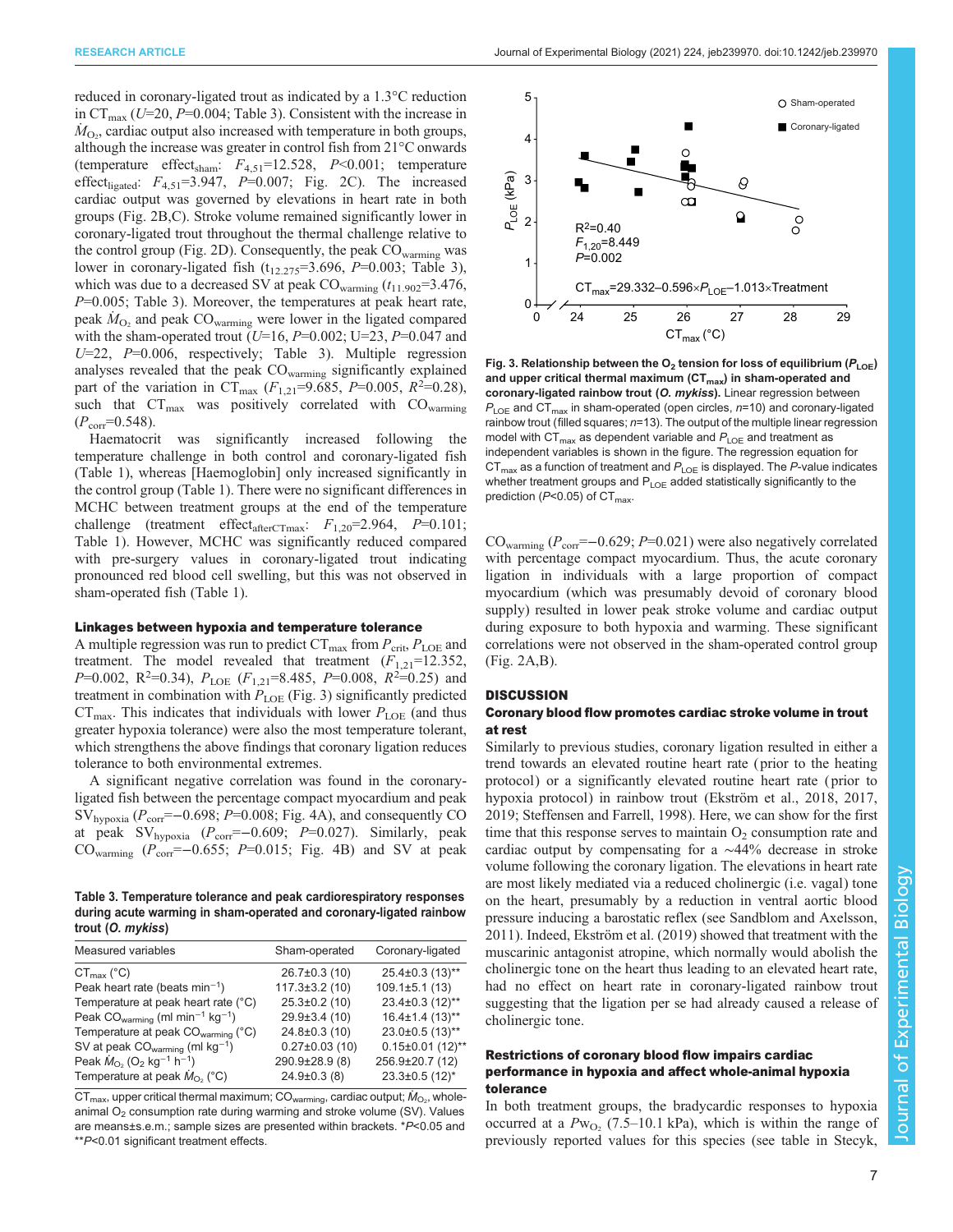<span id="page-7-0"></span>

Fig. 4. Relationship between percentage compact myocardium and peak cardiac responses in sham-operated and coronary-ligated rainbow trout (O. mykiss). Linear regression between percentage compact myocardium and (A) peak stroke volume during hypoxia and (B) peak cardiac output during warming in sham-operated (hatched lines and open circles,  $n=10$ ) and coronary-ligated trout (solid lines and filled squares; n=13). Pearson's correlations ( $P_{\text{corr}}$ ) indicates the strength and direction of the association between the two variables. The P-value indicates statistically significant correlations (P<0.05) between treatments.

[2017](#page-10-0)). The onset of bradycardia occurred at a  $Pw_{O_2}$  that was 2.6 kPa higher in the ligated group compared with the control group. It is possible that this was because the input from the branchial  $O<sub>2</sub>$ -sensitive chemoreceptors in hypoxia overrode the barostatic response that may initially have kept heart rate elevated in the coronary-ligated fish. Even so, below a  $Pw_{O_2}$  of ∼8 kPa the heart rate was similar between treatment groups, suggesting that the hypoxic bradycardia response dominated. However, in contrast to the control trout where stroke volume increased substantially as the hypoxic bradycardia developed, the stroke volume was only marginally elevated in trout with ligated coronary arteries, which meant that cardiac output collapsed and was halved immediately prior to  $P_{\text{LOE}}$  relative to the cardiac output recorded in normoxia. Thus, the abolished  $O_2$  delivery to the compact myocardium hampered the capacity to elevate stroke volume and maintain cardiac output at lower  $Pw_{O_2}$  levels, in contrast to trout with an intact coronary flow, which were far better able to maintain cardiac output at reduced ambient  $Pw_{O_2}$ . Another possible contributing factor that requires further testing is that along with an insufficient myocardial oxygenation, ligation of the coronary circulation also prevents catecholamines from reaching and effecting the compact myocardium. These are normally released during acute hypoxia [\(Perry and Reid, 1994, 1992](#page-10-0)) and protect myocardial function from hypoxia, acidosis and hyperkalaemia (see [Driedzic and Gesser,](#page-9-0) [1994; Hanson et al., 2006](#page-9-0); [Roberts and Syme, 2018](#page-10-0)).

Despite a cardiac output that was twice as high in the control relative to coronary-ligated trout immediately prior to  $P_{\text{LOE}}$ , coronaryligated trout were only marginally less tolerant to acute hypoxia as their  $P_{\text{LOE}}$  was only elevated by 0.6 kPa (~3% air saturation). Moreover, the  $P_{\text{crit}}$  for both treatment groups were within the range of previously reported values for rainbow trout [\(Williams et al., 2019](#page-10-0); [Wood, 2018](#page-10-0)), and while  $P_{\text{crit}}$  was numerically slightly higher in the ligated fish (by 0.8 kPa), this was not statistically significant. Thus, it seems likely that the coronary-ligated fish initiated some response in hypoxia that compensated for the severely reduced capacity for circulatory  $O_2$  delivery to the tissues, which in turn minimized the negative impacts of the coronary obstruction on overall hypoxia tolerance. Indeed, both treatment groups maintained a similar  $\dot{M}_{\text{O}_2}$  throughout most of the hypoxia protocol, suggesting a significantly increased tissue  $O_2$  extraction in the coronary-ligated trout when cardiac output collapsed in hypoxia. Given that [Steffensen](#page-10-0) [and Farrell \(1998\)](#page-10-0) found no difference in venous  $P_{\text{O}_2}$  between shamoperated and coronary-ligated rainbow trout, and since blood  $O<sub>2</sub>$ carrying capacity (as indicated by a similar haematocrit) did not differ between treatments, one possibility is that there was a right (Bohr effect) and possibly downward shift (Root effect) in the haemoglobin  $O<sub>2</sub>$  dissociation curve in the coronary-ligated trout, thus augmenting O2 unloading at the tissues ([Harter and Brauner, 2017;](#page-9-0) [Rummer and](#page-10-0) [Brauner, 2015](#page-10-0); [Rummer et al., 2013](#page-10-0)). This shift could have been caused by an exacerbated acidosis in coronary-ligated fish in hypoxia, but unfortunately neither blood  $pH$  nor blood  $O_2$  content was measured in the current or earlier studies to confirm this. Although the overall effects of acute coronary ligation on hypoxia tolerance where relatively mild, the effects of a sustained impaired coronary  $O<sub>2</sub>$ delivery over the long-term on organismal hypoxia tolerance remains to be explored.

# Coronary blood flow restrictions during warming are linked to a compromised stroke volume, early onset of heart rate collapse and reduction in upper thermal tolerance

Our study is the first to demonstrate the role of the coronary circulation in maintaining cardiac output and stroke volume along with respiratory performance during warming. Cardiac output is mainly elevated via heart rate increases in response to warming [\(Eliason and Anttila, 2017](#page-9-0)). Similarly to previous observations [\(Ekström et al., 2017; Ekström et al., 2019\)](#page-9-0), the heart rate peaked at a ∼1.6°C lower temperature in coronary-ligated trout, although the peak heart rate was similar for both treatment groups. It is possible that the lower temperature for peak heart rate during warming was simply an effect of the slightly higher routine heart rate often observed in coronary-ligated trout ([Ekström et al., 2018, 2017,](#page-9-0) [2019;](#page-9-0) [Steffensen and Farrell, 1998](#page-10-0)). The peak CO<sub>warming</sub> was driven by the peak heart rate in both control and ligated fish, which meant that the peak  $CO_{\text{warming}}$  occurred at 1.8 $\degree$ C lower temperature in trout with ligated coronary arteries. However, despite the similar peak heart rate response, the peak COwarming was reduced by 45% in ligated fish. Similarly to the situation in hypoxia, this impaired capacity to elevate cardiac output with warming was explained by a severely constrained stroke volume (reduced by ~44%) at peak COwarming in coronary-ligated trout. This is consistent with the ∼50% reduction in peak relative cardiac output (recorded using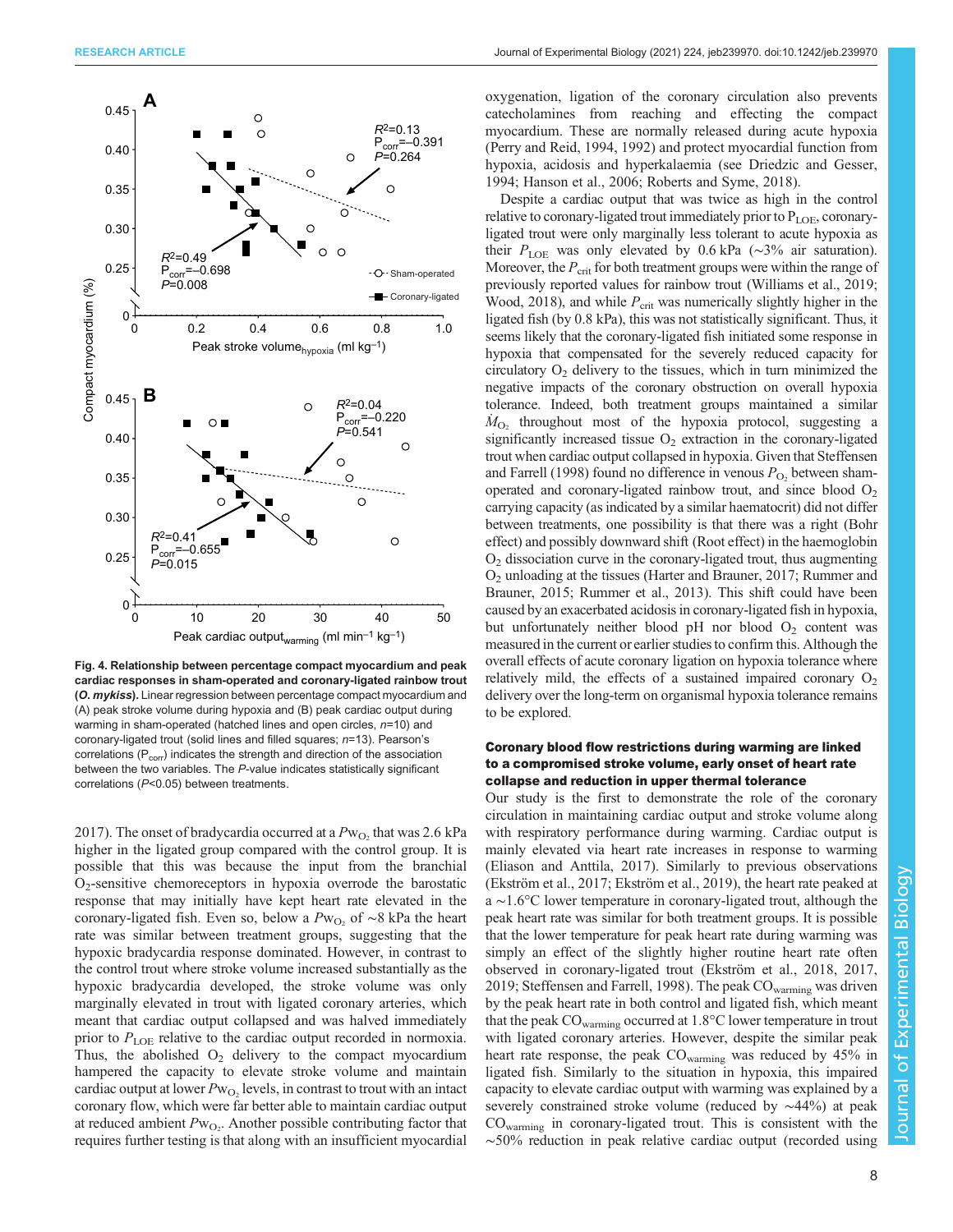Doppler flow probes) in coronary-ligated trout observed by [Ekström](#page-9-0) [et al. \(2019\)](#page-9-0). Despite the reduced cardiac output during warming, peak  $M_{\text{O}_2}$  was not statistically different between groups; again, however, the peak occurred at a lower temperature in ligated fish. Nevertheless, the earlier collapse of cardiorespiratory function in the coronary-ligated trout was associated with a lower  $CT_{\text{max}}$ , indicating a loss of heat tolerance ([Ekström et al., 2017](#page-9-0); [Ekström et al., 2019\)](#page-9-0).

Following thermal ramping, haematocrit and [haemoglobin] increased in the control fish, indicating splenic contraction ([Perry](#page-10-0) [and Kinkead, 1989\)](#page-10-0), whereas haematocrit increased and MCHC was reduced in the coronary-ligated group, indicating erythrocyte swelling ([Nikinmaa, 1982;](#page-9-0) [Templeman et al., 2014](#page-10-0)). Both responses are consistent with an increase in circulating catecholamines, which commonly occurs following acute warming and increases blood  $O<sub>2</sub>$ carrying capacity ([Templeman et al., 2014\)](#page-10-0) and haemoglobin  $O<sub>2</sub>$ affinity by elevating erythrocytic intracellular pH [\(Nikinmaa, 1982\)](#page-9-0). However, as the reduction in MCHC was more pronounced in the coronary-ligated trout, it is possible that this reflects a more pronounced increase of circulating catecholamines in this group in an attempt to mitigate the effect of blood acidosis on haemoglobin  $O<sub>2</sub>$  affinity and to increase blood  $O<sub>2</sub>$  carrying capacity in face of hypoxemia at elevated temperatures ([Boutilier et al., 1986;](#page-9-0) [Perry](#page-10-0) [et al., 1989\)](#page-10-0).

# Myocardial oxygenation and cardiac performance constitute a common underlying mechanism influencing hypoxia and heat tolerance

Although acute tolerance limits to both hypoxia and warming have been previously linked to cardiac function, it is less clear if there are common underlying mechanisms that confer tolerance to both environmental extremes. For example, intra-specific differences in whole-animal hypoxia tolerance in European seabass (Dicentrarchus labrax) were positively correlated with contractile force production of ventricular strip preparations under both normoxia and hypoxia [\(Joyce et al., 2016\)](#page-9-0). Moreover, studies in various teleost species indicate that intra-specific warming tolerance is positively correlated with cardiac morphological traits such as ventricle size ([Anttila et al., 2013; Ozolina et al., 2016\)](#page-9-0) and cardiac myoglobin levels ([Anttila et al., 2013\)](#page-9-0). [Anttila et al. \(2013\)](#page-9-0) also found a positive association between hypoxia and thermal tolerance, indicating that a better  $O_2$  supply to the heart (i.e. due to increased myoglobin levels) and a capacity for maintaining a higher cardiac output (given the positive association between cardiac output and ventricle size; [Franklin and Davie, 1992\)](#page-9-0) could be a common trait associated with tolerance to both environmental drivers. In the current study, 33% of the variation in  $P_{\text{LOE}}$  could be explained by the combined variation in relative ventricular mass, percentage compact myocardium and peak  $SV_{hypoxia}$ , whereas peak  $CO_{warming}$ had the most pronounced influence on temperature tolerance and accounted for 26% of the individual variability in  $CT_{\text{max}}$ . This highlights not only the importance of cardiac function in determining overall hypoxia and temperature tolerance but also some of the underlying mechanisms that allow for such enhanced performance. Indeed, a relatively larger ventricle can generate a larger stroke volume for a given size fish [\(Franklin and Davie, 1992\)](#page-9-0) and a larger percentage compact myocardium may allow for a greater pressure generating capacity, especially as hearts become larger and require a greater ventricular wall tension production (Laplace's law; [Brijs et al., 2017](#page-9-0); [Farrell, 1991; Farrell et al., 2009\)](#page-9-0). Similarly, ventricle size and percentage compact myocardium has been shown to positively correlate with other fitness traits such as migratory capacity in sockeye salmon (Oncorhynchus nerka),

highlighting the relationship between these cardiac morphological traits and the ability of the fish to overcome the challenges they face in their upstream spawning migrations ([Eliason et al., 2011\)](#page-9-0). Our data also indicate that the impaired cardiac performance in hypoxia and during warming after coronary ligation was specifically related to an ischaemic compact myocardium, because there was a negative relationship between percentage compact myocardium and the peak  $SV_{hypoxia}$  and CO at peak SVhypoxia, as well as between percentage compact myocardium and peak COwarming and SV at peak COwarming. We interpret this finding as individuals with a larger proportion of  $O_2$ -deprived compact myocardium suffered greater reductions in ventricular contraction force as luminal  $O_2$  became increasingly limiting in hypoxic and warming conditions.

## Conclusions

Although coronary arteries appear to have been present in the hearts of evolutionarily ancient fishes, they have been lost multiple times throughout their evolutionary history ([Durán et al., 2015](#page-9-0); [Farrell et al.,](#page-9-0) [2012](#page-9-0)), raising questions regarding the adaptive significance of their presence or absence ([Farrell et al., 2012\)](#page-9-0). Our results highlight that while coronary blood flow is not essential for the maintenance of routine cardiac output, its importance increases when fish are exposed to environmental extremes such as severe hypoxia and high temperatures. This allows fishes with high aerobic capacity like salmonids to increase cardiac work even during conditions and physiological states when cardiac luminal  $O_2$  supply is severely constrained. As a corollary, our findings also highlight that pathological restrictions in coronary blood flow (e.g. coronary arteriosclerosis), which are known to be highly prevalent in both farmed and wild salmonids [\(Brijs et al., 2020; Farrell, 2002](#page-9-0)), may severely impact on cardiac capacity and animal performance traits. The coronary  $O_2$  delivery is likely of particular adaptive benefit during episodes of elevated physical activity and high cardiac workloads (e.g. swimming during challenging spawning migrations), specifically when combined with environmental conditions that constrain luminal  $O<sub>2</sub>$  supply such as extreme temperatures and hypoxia as examined here.

#### Acknowledgements

We gratefully acknowledge Jeroen Brijs for the advice regarding the data analyses. The authors also acknowledge Julija Česnulaitytė, Helena Delgado, Laura Glasner, Frida Pallapies, Staffan Persson, Teemu Piippolainen, Álvaro Pradal, Saga Samuelsson, Frida Seger, Jaime Villaverde and Yannic Wocken for the practical assistance during some of the experiments.

#### Competing interests

The authors declare no competing or financial interests.

#### Author contributions

Conceptualization: E.S., A.E.; Validation: D.M., A.E.; Formal analysis: D.M., T.M., A.G.; Investigation: D.M., T.M., A.E.; Resources: M.A., E.S.; Data curation: D.M.; Writing - original draft: D.M.; Writing - review & editing: D.M., T.M., A.G., M.A., E.S., A.E.; Visualization: D.M.; Supervision: E.S., A.E.; Project administration: E.S., A.E.; Funding acquisition: E.S., A.E.

#### Funding

This work was supported by grants from the Swedish Research Council FORMAS (E.Sa.) [2016-00729 and 2019-00299], the Helge Ax:son Johnson Foundation to (A.E.) and the Wilhelm and Martina Lundgren Research Foundation (D.M.).

#### Data availability

Data are available from the Dryad digital repository ([Morgenroth, 2021](#page-9-0)): [dryad.](https://doi.org/10.5061/dryad.kprr4xh4g) [kprr4xh4g](https://doi.org/10.5061/dryad.kprr4xh4g)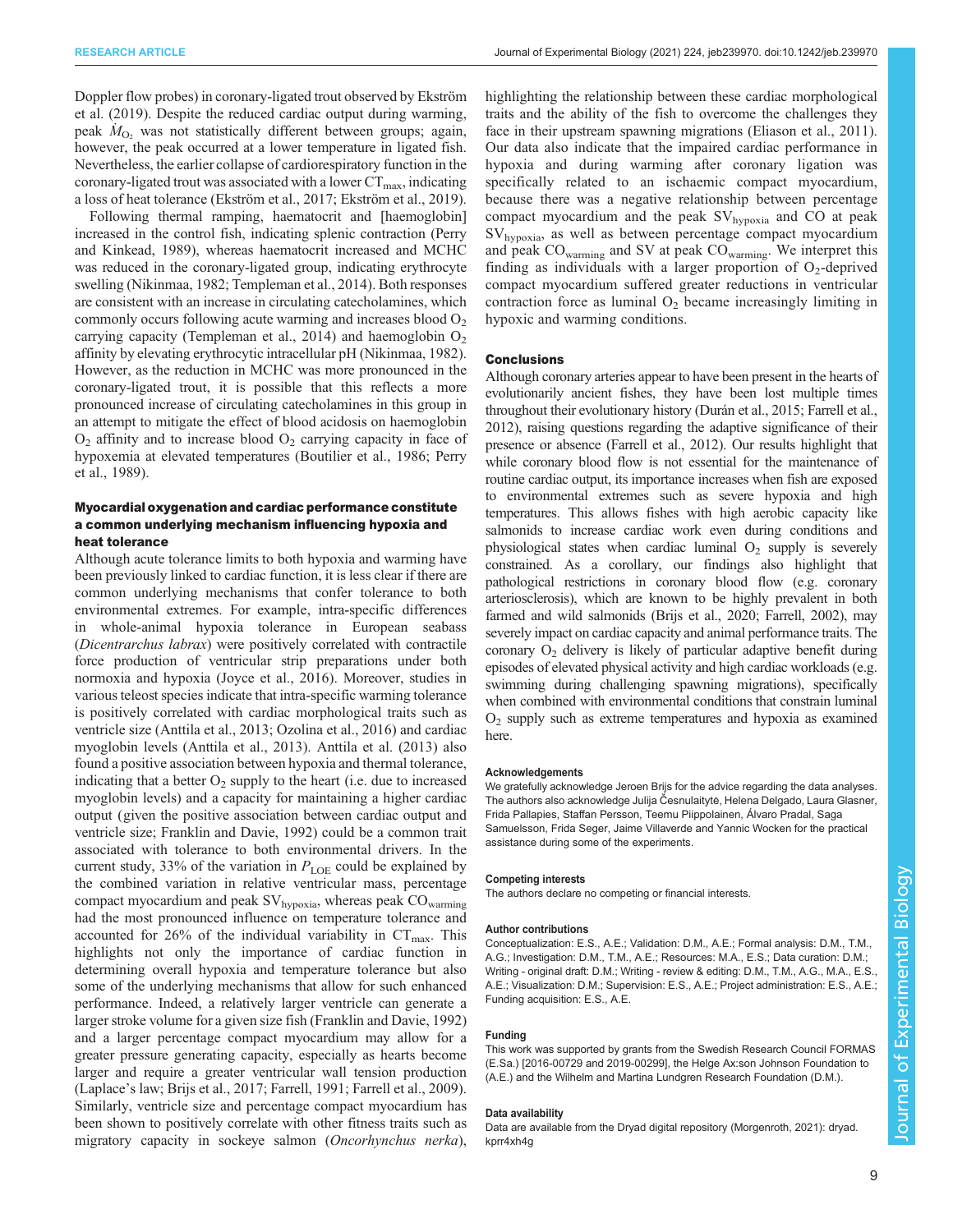#### <span id="page-9-0"></span>References

- [Anttila, K., Dhillon, R. S., Boulding, E. G., Farrell, A. P., Glebe, B. D., Elliott,](https://doi.org/10.1242/jeb.080556) [J. A. K., Wolters, W. R. and Schulte, P. M.](https://doi.org/10.1242/jeb.080556) (2013). Variation in temperature [tolerance among families of Atlantic salmon \(](https://doi.org/10.1242/jeb.080556)Salmo salar) is associated with [hypoxia tolerance, ventricle size and myoglobin level.](https://doi.org/10.1242/jeb.080556) J. Exp. Biol. 216, [1183-1190. doi:10.1242/jeb.080556](https://doi.org/10.1242/jeb.080556)
- Axelsson, M. (1995). The coronary circulation: a fish perspective. Braz. J. Med. Biol. Res. 28, 1167-1177.
- Axelsson, M. and Farrell, A. P. [\(1993\). Coronary blood flow in vivo in the coho](https://doi.org/10.1152/ajpregu.1993.264.5.R963) salmon (Oncorhynchus kisutch). [Am. J. Physiol. Regul. Integr. Comp. Physiol.](https://doi.org/10.1152/ajpregu.1993.264.5.R963) 264[, R963-R971. doi:10.1152/ajpregu.1993.264.5.R963](https://doi.org/10.1152/ajpregu.1993.264.5.R963)
- Boutilier, R. G., Iwama, G. K. and Randall, D. J. (1986). The promotion of catecholamine release in rainbow trout, Salmo gairdneri, by acute acidosis: interactions between red cell pH and haemoglobin oxygen-carrying capacity. J. Exp. Biol. 123, 145-157.
- Breitburg, D., Levin, L. A., Oschlies, A., Grégoire, M., Chavez, F. P., Conley, D. J., Garçon, V., Gilbert, D., Gutiérrez, D., Isensee, K. et al. (2018). Declining [oxygen in the global ocean and coastal waters.](https://doi.org/10.1126/science.aam7240) Science 359, eaam7240. doi:10. [1126/science.aam7240](https://doi.org/10.1126/science.aam7240)
- Brijs, J., Sandblom, E., Dekens, E., Näslund, J., Ekström, A. and Axelsson, M. [\(2017\). Cardiac remodeling and increased central venous pressure underlie](https://doi.org/10.1152/ajpregu.00374.2016) [elevated stroke volume and cardiac output of seawater-acclimated rainbow trout.](https://doi.org/10.1152/ajpregu.00374.2016) [Am. J. Physiol. Regul. Integr. Comp. Physiol.](https://doi.org/10.1152/ajpregu.00374.2016) 312, R31-R39. doi:10.1152/ajpregu. [00374.2016](https://doi.org/10.1152/ajpregu.00374.2016)
- [Brijs, J., Hjelmstedt, P., Berg, C., Johansen, I. B., Sundh, H., Roques, J. A. C.,](https://doi.org/10.1016/j.aquaculture.2020.735417) Ekströ[m, A., Sandblom, E., Sundell, K., Olsson, C. et al.](https://doi.org/10.1016/j.aquaculture.2020.735417) (2020). Prevalence [and severity of cardiac abnormalities and arteriosclerosis in farmed rainbow trout](https://doi.org/10.1016/j.aquaculture.2020.735417) (Oncorhynchus mykiss). Aquaculture 526[, 735417. doi:10.1016/j.aquaculture.](https://doi.org/10.1016/j.aquaculture.2020.735417) [2020.735417](https://doi.org/10.1016/j.aquaculture.2020.735417)
- [Chabot, D., Steffensen, J. F. and Farrell, A. P.](https://doi.org/10.1111/jfb.12845) (2016). The determination of [standard metabolic rate in fishes.](https://doi.org/10.1111/jfb.12845) J. Fish Biol. 88, 81-121. doi:10.1111/jfb.12845
- Claireaux, G. and Chabot, D. [\(2016\). Responses by fishes to environmental](https://doi.org/10.1111/jfb.12833) hypoxia: integration through Fry'[s concept of aerobic metabolic scope.](https://doi.org/10.1111/jfb.12833) J. Fish Biol. 88[, 232-251. doi:10.1111/jfb.12833](https://doi.org/10.1111/jfb.12833)
- [Clark, T. D., Eliason, E. J., Sandblom, E., Hinch, S. G. and Farrell, A. P.](https://doi.org/10.1111/j.1095-8649.2008.02109.x) (2008a). [Calibration of a hand-held haemoglobin analyser for use on fish blood.](https://doi.org/10.1111/j.1095-8649.2008.02109.x) J. Fish Biol. 73[, 2587-2595. doi:10.1111/j.1095-8649.2008.02109.x](https://doi.org/10.1111/j.1095-8649.2008.02109.x)
- [Clark, T. D., Sandblom, E., Cox, G. K., Hinch, S. G. and Farrell, A. P.](https://doi.org/10.1152/ajpregu.90461.2008) (2008b). [Circulatory limits to oxygen supply during an acute temperature increase in the](https://doi.org/10.1152/ajpregu.90461.2008) Chinook salmon (Oncorhynchus tshawytscha). [Am. J. Physiol. Regul. Integr.](https://doi.org/10.1152/ajpregu.90461.2008) Comp. Physiol. 295[, R1631-R1639. doi:10.1152/ajpregu.90461.2008](https://doi.org/10.1152/ajpregu.90461.2008)
- [Clark, T. D., Sandblom, E. and Jutfelt, F.](https://doi.org/10.1242/jeb.084251) (2013). Aerobic scope measurements of [fishes in an era of climate change: respirometry, relevance and recommendations.](https://doi.org/10.1242/jeb.084251) J. Exp. Biol. 216[, 2771-2782. doi:10.1242/jeb.084251](https://doi.org/10.1242/jeb.084251)
- Davie, P. S. and Farrell, A. P. [\(1991\). Cardiac performance of an isolated heart](https://doi.org/10.1139/z91-251) [preparation from the dogfish \(](https://doi.org/10.1139/z91-251)Squalus acanthias): the effects of hypoxia and coronary artery perfusion. Can. J. Zool. 69[, 1822-1828. doi:10.1139/z91-251](https://doi.org/10.1139/z91-251)
- [Davie, P. S., Farrell, A. P. and Franklin, C. E.](https://doi.org/10.1002/jez.1402620202) (1992). Cardiac performance of an [isolated eel heart: effects of hypoxia and responses to coronary artery perfusion.](https://doi.org/10.1002/jez.1402620202) J. Exp. Zool. 262[, 113-121. doi:10.1002/jez.1402620202](https://doi.org/10.1002/jez.1402620202)
- Diaz, R. J. [\(2001\). Overview of Hypoxia around the World.](https://doi.org/10.2134/jeq2001.302275x) J. Environ. Qual. 30, [275-281. doi:10.2134/jeq2001.302275x](https://doi.org/10.2134/jeq2001.302275x)
- Driedzic, W. R. and Gesser, H. [\(1994\). Energy metabolism and contractility in](https://doi.org/10.1152/physrev.1994.74.1.221) [ectothermic vertebrate hearts: hypoxia, acidosis, and low temperature.](https://doi.org/10.1152/physrev.1994.74.1.221) Physiol. Rev. 74[, 221-258. doi:10.1152/physrev.1994.74.1.221](https://doi.org/10.1152/physrev.1994.74.1.221)
- Durán, A. C., López-Unzu, M. A., Rodríguez, C., Ferná[ndez, B., Lorenzale, M.,](https://doi.org/10.1111/joa.12317) Linares, A., Salmeró[n, F. and Sans-Coma, V.](https://doi.org/10.1111/joa.12317) (2015). Structure and [vascularization of the ventricular myocardium in Holocephali: their evolutionary](https://doi.org/10.1111/joa.12317) significance. J. Anat. 226[, 501-510. doi:10.1111/joa.12317](https://doi.org/10.1111/joa.12317)
- Ekström, A., Brijs, J., Clark, T. D., Grä[ns, A., Jutfelt, F. and Sandblom, E.](https://doi.org/10.1152/ajpregu.00530.2015) (2016). [Cardiac oxygen limitation during an acute thermal challenge in the European](https://doi.org/10.1152/ajpregu.00530.2015) [perch: effects of chronic environmental warming and experimental hyperoxia.](https://doi.org/10.1152/ajpregu.00530.2015) [Am. J. Physiol. Regul. Integr. Comp. Physiol.](https://doi.org/10.1152/ajpregu.00530.2015) 311, R440-R449. doi:10.1152/ [ajpregu.00530.2015](https://doi.org/10.1152/ajpregu.00530.2015)
- Ekström, A., Axelsson, M., Grä[ns, A., Brijs, J. and Sandblom, E.](https://doi.org/10.1152/ajpregu.00536.2016) (2017). [Influence of the coronary circulation on thermal tolerance and cardiac](https://doi.org/10.1152/ajpregu.00536.2016) [performance during warming in rainbow trout.](https://doi.org/10.1152/ajpregu.00536.2016) Am. J. Physiol. Regul. Integr. Comp. Physiol. 312[, R549-R558. doi:10.1152/ajpregu.00536.2016](https://doi.org/10.1152/ajpregu.00536.2016)
- Ekströ[m, A., Axelsson, M., Grans, A., Brijs, J. and Sandblom, E.](https://doi.org/10.1098/rsbl.2018.0063) (2018). [Importance of the coronary circulation for cardiac and metabolic performance in](https://doi.org/10.1098/rsbl.2018.0063) rainbow trout (Oncorhynchus mykiss). Biol. Lett. 14[. doi:10.1098/rsbl.2018.0063](https://doi.org/10.1098/rsbl.2018.0063)
- Ekströ[m, A., Grans, A. and Sandblom, E.](https://doi.org/10.1007/s00360-019-01243-7) (2019). Can't beat the heat? Importance [of cardiac control and coronary perfusion for heat tolerance in rainbow trout.](https://doi.org/10.1007/s00360-019-01243-7) J. Comp. Physiol. B 189[, 757-769. doi:10.1007/s00360-019-01243-7](https://doi.org/10.1007/s00360-019-01243-7)
- Eliason, E. J. and Anttila, K. (2017). Temperature and the cardiovascular system. In The Cardiovascular System: Morphology, Control and Function (ed. K. Gamperl, T. E. Gillis, A. P. Farrell and C. J. Brauner), pp. 235-297. San Diego: Academic Press.
- [Eliason, E. J., Clark, T. D., Hague, M. J., Hanson, L. M., Gallagher, Z. S., Jeffries,](https://doi.org/10.1126/science.1199158) [K. M., Gale, M. K., Patterson, D. A., Hinch, S. G. and Farrell, A. P.](https://doi.org/10.1126/science.1199158) (2011).

[Differences in thermal tolerance among sockeye salmon populations.](https://doi.org/10.1126/science.1199158) Science 332[, 109-112. doi:10.1126/science.1199158](https://doi.org/10.1126/science.1199158)

- Farrell, A. P. [\(1991\). From hagfish to tuna: a perspective on cardiac function in fish.](https://doi.org/10.1086/physzool.64.5.30156237) Physiol. Zool. 64[, 1137-1164. doi:10.1086/physzool.64.5.30156237](https://doi.org/10.1086/physzool.64.5.30156237)
- Farrell, A. P. [\(2002\). Coronary arteriosclerosis in salmon: growing old or growing](https://doi.org/10.1016/S1095-6433(02)00126-5) fast? [Comp. Biochem. Physiol. A Mol. Integr. Physiol.](https://doi.org/10.1016/S1095-6433(02)00126-5) 132, 723-735. doi:10.1016/ [S1095-6433\(02\)00126-5](https://doi.org/10.1016/S1095-6433(02)00126-5)
- Farrell, A. P. [\(2007\). Tribute to P. L. Lutz: a message from the heart](https://doi.org/10.1242/jeb.02781) why hypoxic bradycardia in fishes? J. Exp. Biol. 210[, 1715-1725. doi:10.1242/jeb.02781](https://doi.org/10.1242/jeb.02781)
- Farrell, A. P. and Smith, F. (2017). Cardiac Form, Function and Physiology. In The Cardiovascular System: Morphology, Control and Function (ed. A. K. Gamperl, T. E. Gillis, A. P. Farrell and C. J. Brauner), pp. 155-264: Academic Press.
- Farrell, A. P. and Steffensen, J. F. [\(1987\). Coronary ligation reduces maximum](https://doi.org/10.1016/0300-9629(87)90421-X) [sustained swimming speed in Chinook salmon,](https://doi.org/10.1016/0300-9629(87)90421-X) Oncorhynchus tshawytscha. [Comp. Biochem. Physiol. A Mol. Integr. Physiol.](https://doi.org/10.1016/0300-9629(87)90421-X) 87, 35-37. doi:10.1016/0300- [9629\(87\)90421-X](https://doi.org/10.1016/0300-9629(87)90421-X)
- [Farrell, A. P., Simonot, D. L., Seymour, R. S. and Clark, T. D.](https://doi.org/10.1111/j.1095-8649.2007.01496.x) (2007). A novel [technique for estimating the compact myocardium in fishes reveals surprising](https://doi.org/10.1111/j.1095-8649.2007.01496.x) [results for an athletic air-breathing fish, the Pacific tarpon.](https://doi.org/10.1111/j.1095-8649.2007.01496.x) J. Fish Biol. 71, [389-398. doi:10.1111/j.1095-8649.2007.01496.x](https://doi.org/10.1111/j.1095-8649.2007.01496.x)
- [Farrell, A. P., Eliason, E. J., Sandblom, E. and Clark, T. D.](https://doi.org/10.1139/Z09-092) (2009). Fish [cardiorespiratory physiology in an era of climate change.](https://doi.org/10.1139/Z09-092) Can. J. Zool. 87, [835-851. doi:10.1139/Z09-092](https://doi.org/10.1139/Z09-092)
- Farrell, A. P., Farrell, N. D., Jourdan, H. and Cox, G. K. (2012). A perspective on the evolution of the coronary circulation in fishes and the transition to terrestrial life. In Ontogeny and Phylogeny of the Vertebrate Heart (ed. D. Sedmera and T. Wang), pp. 75-102. New York: Springer.
- Franklin, C. E. and Davie, P. S. (1992). Sexual maturity can double heart mass and cardiac power output in male rainbow trout. J. Exp. Biol. 171, 139-148.
- Gamperl, A. K. and Driedzic, W. R. (2009). Cardiovascular function and cardiac metabolism. In Fish Physiology: Hypoxia (ed. J. G. Richards, A. P. Farrell and C. J. Brauner), pp. 302-361. San Diego, CA: Academic Press.
- Gamperl, A., Pinder, A. and Boutilier, R. (1994a). Effect of coronary ablation and adrenergic stimulation on in vivo cardiac performance in trout (Oncorhynchus mykiss). J. Exp. Biol. 186, 127-143.
- Gamperl, A., Pinder, A., Grant, R. and Boutilier, R. (1994b). Influence of hypoxia and adrenaline administration on coronary blood flow and cardiac performance in seawater rainbow trout (Oncorhynchus mykiss). J. Exp. Biol. 193, 209-232.
- [Gamperl, A. K., Axelsson, M. and Farrell, A. P.](https://doi.org/10.1152/ajpregu.1995.269.5.R1258) (1995). Effects of swimming and [environmental hypoxia on coronary blood flow in rainbow trout.](https://doi.org/10.1152/ajpregu.1995.269.5.R1258) Am. J. Physiol. Regul. Integr. Comp. Physiol. [269, R1258-R1266. doi:10.1152/ajpregu.1995.269.](https://doi.org/10.1152/ajpregu.1995.269.5.R1258) [5.R1258](https://doi.org/10.1152/ajpregu.1995.269.5.R1258)
- [Hanson, L. M., Obradovich, S., Mouniargi, J. and Farrell, A. P.](https://doi.org/10.1242/jeb.02237) (2006). The role of [adrenergic stimulation in maintaining maximum cardiac performance in rainbow](https://doi.org/10.1242/jeb.02237) trout (Oncorhynchus mykiss[\) during hypoxia, hyperkalemia and acidosis at 10°C.](https://doi.org/10.1242/jeb.02237) J. Exp. Biol. 209[, 2442-2451. doi:10.1242/jeb.02237](https://doi.org/10.1242/jeb.02237)
- Harter, T. S. and Brauner, C. J. (2017). The  $O_2$  and  $CO_2$  transport system in teleosts and the specialized mechanisms that enhance  $HB-O<sub>2</sub>$  unloading to tissues. In The cardiovascular system: Development, plasticity and physiological responses,, (ed. A. Gamperl, T. E. Gillis, A. P. Farrell and C. J. Brauner), pp. 1-106. San Diego: Academic Press.
- Holeton, G. F. and Randall, D. J. (1967). Changes in blood pressure in the rainbow trout during hypoxia. J. Exp. Biol. 46, 297-305.
- [Joyce, W., Ozolina, K., Mauduit, F., Ollivier, H., Claireaux, G. and Shiels, H. A.](https://doi.org/10.1098/rsbl.2015.0708) [\(2016\). Individual variation in whole-animal hypoxia tolerance is associated with](https://doi.org/10.1098/rsbl.2015.0708) [cardiac hypoxia tolerance in a marine teleost.](https://doi.org/10.1098/rsbl.2015.0708) Biol. Lett. 12, 20150708. doi:10. [1098/rsbl.2015.0708](https://doi.org/10.1098/rsbl.2015.0708)
- Mandic, M. and Regan, M. D. [\(2018\). Can variation among hypoxic environments](https://doi.org/10.1242/jeb.161349) [explain why different fish species use different hypoxic survival strategies?](https://doi.org/10.1242/jeb.161349) J. Exp. Biol. 221[, jeb161349. doi:10.1242/jeb.161349](https://doi.org/10.1242/jeb.161349)
- [McBryan, T. L., Healy, T. M., Haakons, K. L. and Schulte, P. M.](https://doi.org/10.1242/jeb.133413) (2016). Warm [acclimation improves hypoxia tolerance in](https://doi.org/10.1242/jeb.133413) Fundulus heteroclitus. J. Exp. Biol. 219, [474-484. doi:10.1242/jeb.133413](https://doi.org/10.1242/jeb.133413)
- Milsom, W. K. [\(2012\). New insights into gill chemoreception: receptor distribution](https://doi.org/10.1016/j.resp.2012.07.013) [and roles in water and air breathing fish.](https://doi.org/10.1016/j.resp.2012.07.013) Respir. Physiol. Neurobiol. 184, 326-339. [doi:10.1016/j.resp.2012.07.013](https://doi.org/10.1016/j.resp.2012.07.013)
- Morgenroth, D. [\(2021\). Data from: Coronary blood flow influences tolerance to](https://doi.org/10.5061/dryad.kprr4xh4g) [environmental extremes in fish, Dryad, Dataset. doi:10.5061/dryad.kprr4xh4g](https://doi.org/10.5061/dryad.kprr4xh4g)
- Negrete, B. and Esbaugh, A. J. [\(2019\). A methodological evaluation of the](https://doi.org/10.1242/bio.045310) [determination of critical oxygen threshold in an estuarine teleost.](https://doi.org/10.1242/bio.045310) Biol. Open 8, [bio045310. doi:10.1242/bio.045310](https://doi.org/10.1242/bio.045310)
- Nikinmaa, M. (1982). Effects of adrenaline on red cell volume and concentration gradient of protons across the red cell membrane in the rainbow trout, Salmo gairdneri. Mol. Physiol. 2, 287-297.
- Nilsson, G. E. and Östlund-Nilsson, S. [\(2004\). Hypoxia in paradise: widespread](https://doi.org/10.1098/rsbl.2003.0087) [hypoxia tolerance in coral reef fishes.](https://doi.org/10.1098/rsbl.2003.0087) Biol. Lett. 271, S30-S33. doi:10.1098/rsbl. [2003.0087](https://doi.org/10.1098/rsbl.2003.0087)
- [Ozolina, K., Shiels, H. A., Ollivier, H. and Claireaux, G.](https://doi.org/10.1093/conphys/cov060) (2016). Intraspecific [individual variation of temperature tolerance associated with oxygen demand in](https://doi.org/10.1093/conphys/cov060)